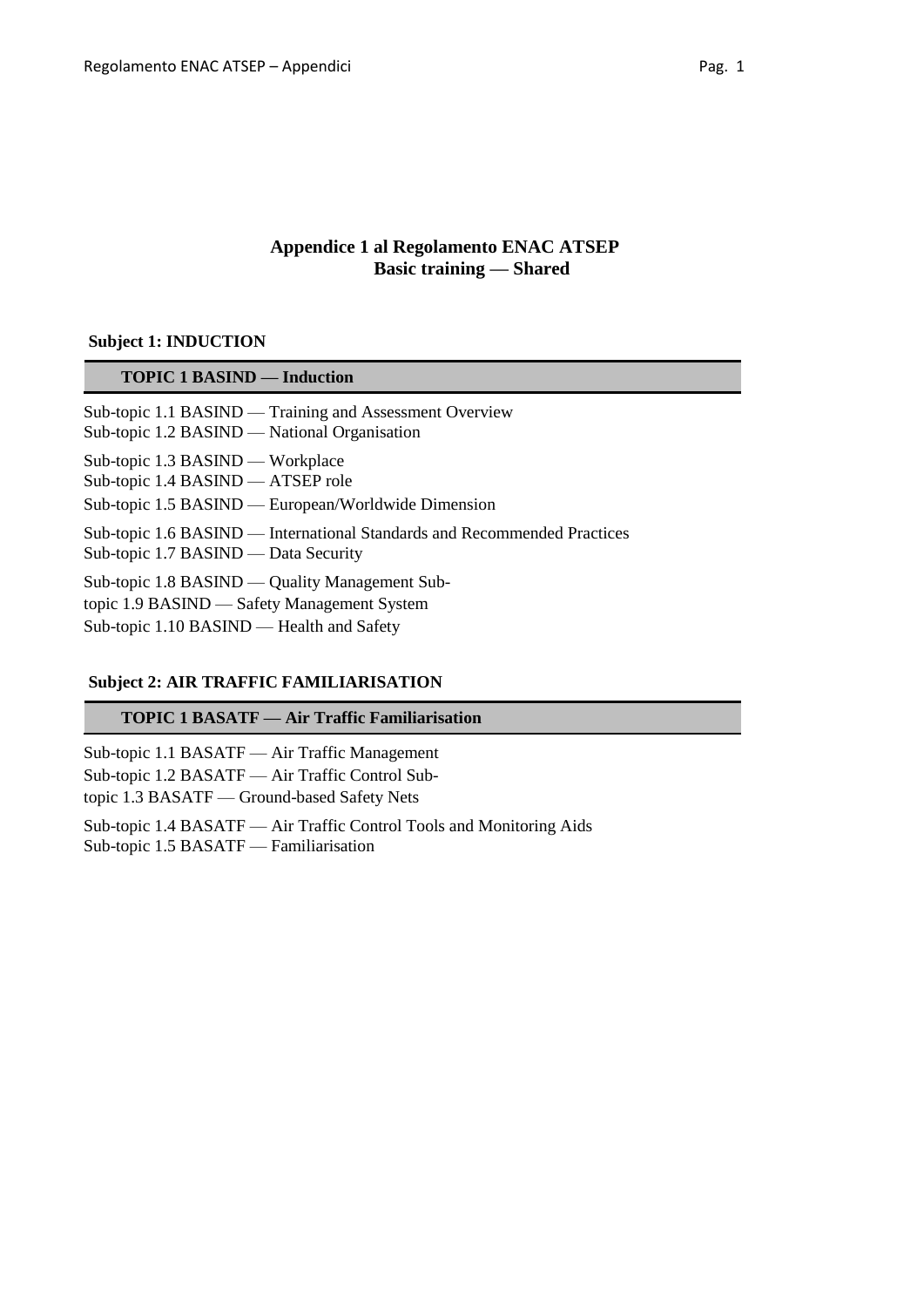## **Appendice 2 al Regolamento ENAC ATSEP Basic training — Streams**

**Subject 3: AERONAUTICAL INFORMATION SERVICES Subject 4: METEOROLOGY Subject 5: COMMUNICATION Subject 6: NAVIGATION Subject 7: SURVEILLANCE Subject 8: DATA PROCESSING Subject 9: SYSTEM MONITORING & CONTROL Subject 10: MAINTENANCE PROCEDURES**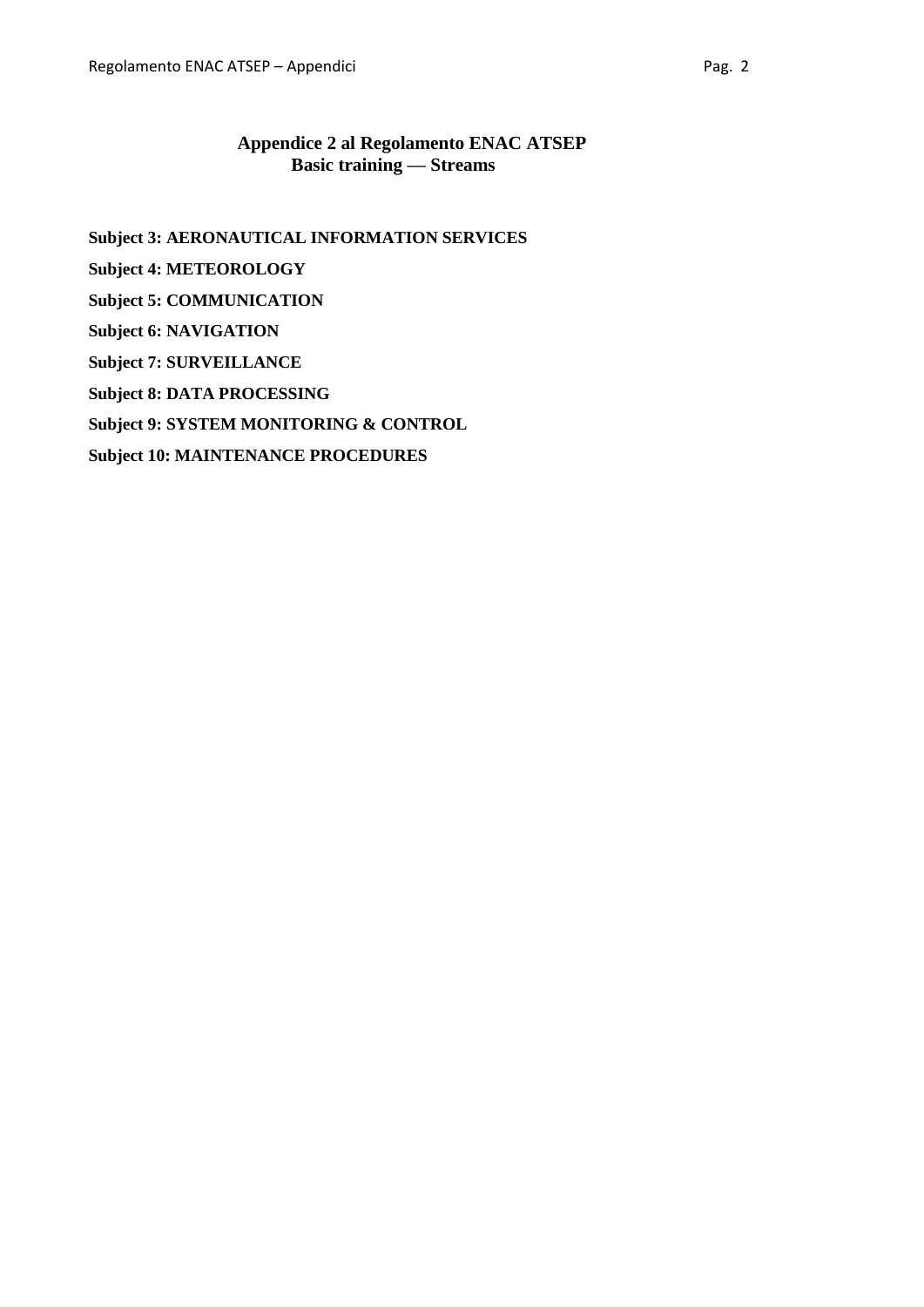## **Appendice 3 al Regolamento ENAC ATSEP Qualification training — Shared**

#### **Subject 1: SAFETY**

Sub-topic 1.1 — Policy and Principles

Sub-topic 1.2 — Concept of Risk and Principles of Risk

Assessment Sub-topic 1.3 — Safety Assessment Process

Sub-topic 1.4 — Air Navigation System Risk Classification Scheme Sub-topic 1.5 — Safety Regulation

#### **Subject 2: HEALTH AND SAFETY**

#### **TOPIC 1 — Hazard Awareness and Legal Rules**

- Sub-topic 1.1 Hazard Awareness
- Sub-topic 1.2 Regulations and Procedures

Sub-topic 1.3 — Handling of Hazardous Material

#### **Subject 3: HUMAN FACTORS**

## **TOPIC 1 — Introduction to Human Factors**

Sub-topic 1.1 — Introduction

### **TOPIC 2 — Working Knowledge and Skills**

Sub-topic 2.1 — ATSEP knowledge, skills and competence

#### **TOPIC 3 — Psychological Factors**

Sub-topic 3.1 — Cognition

#### **TOPIC 4 — Medical**

Sub-topic 4.1 — Fatigue

Sub-topic 4.2 — Fitness

Sub-topic 4.3 — Work Environment

#### **TOPIC 5 — Organisational and Social Factors**

Sub-topic 5.1 — Basic Needs of People at Work

Sub-topic 5.2 — Team Resource Management

Sub-topic 5.3 — Teamwork and Team Roles

#### **TOPIC 6 — Communication**

Sub-topic 6.1 — Written Report

Sub-topic 6.2 — Verbal and Non-verbal Communication

**TOPIC 7 — Stress**

Sub-topic 7.1 — Stress

Sub-topic 7.2 — Stress Management

#### **TOPIC 8 — Human Error**

Sub-topic 8.1 — Human Error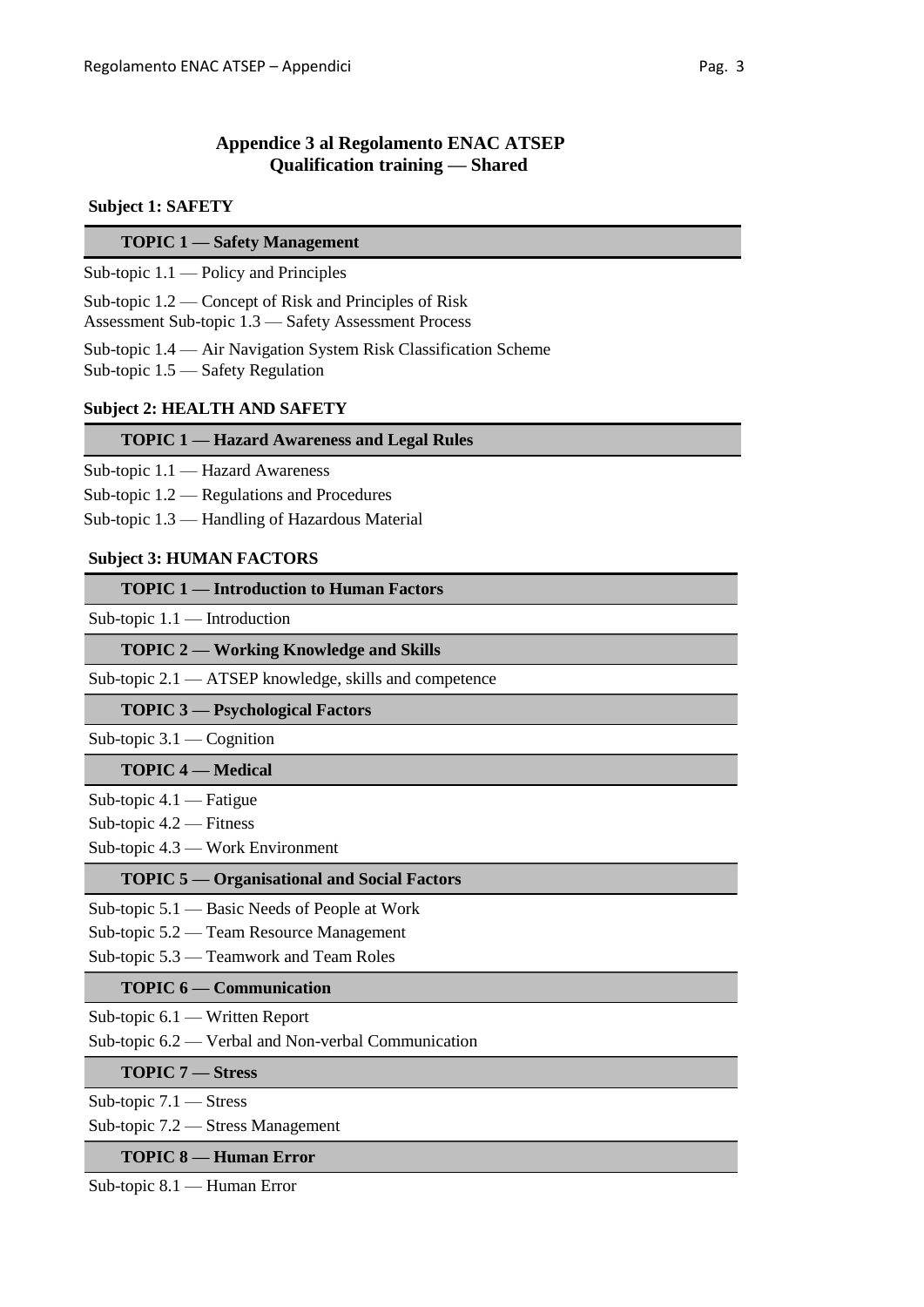## **Appendice 4 al Regolamento ENAC ATSEP Qualification training — Streams**

### **1. COMMUNICATION — VOICE**

### **Subject 1: VOICE**

#### **TOPIC 1 — Air-Ground**

Sub-topic 1.1 — Transmission/Reception

Sub-topic 1.2 — Radio Antenna Systems

Sub-topic 1.3 — Voice Switch

Sub-topic 1.4 — Controller Working Position

Sub-topic 1.5 — Radio Interfaces

#### **TOPIC 2 — COMVCE — Ground-Ground**

- Sub-topic 2.1 Interfaces
- Sub-topic 2.2 Protocols

Sub-topic 2.3 — Switch

Sub-topic 2.4 — Communication chain

Sub-topic 2.5 — Controller working position

#### **Subject 2: TRANSMISSION PATH**

### **TOPIC 1 — Lines**

Sub-topic 1.1 — Lines Theory

Sub-topic 1.2 — Digital Transmissions

Sub-topic 1.3 — Types of Lines

#### **TOPIC 2 — Specific Links**

Sub-topic 2.1 — Microwave Link

Sub-topic 2.2 — Satellite

#### **Subject 3: RECORDERS**

#### **TOPIC 1 — Legal Recorders**

Sub-topic 1.1 — Regulations

Sub-topic 1.2 — Principles

#### **Subject 4: FUNCTIONAL SAFETY**

#### **TOPIC 1 — Safety Attitude**

Sub-topic 1.1 — Safety Attitude

#### **TOPIC 2 — Functional Safety**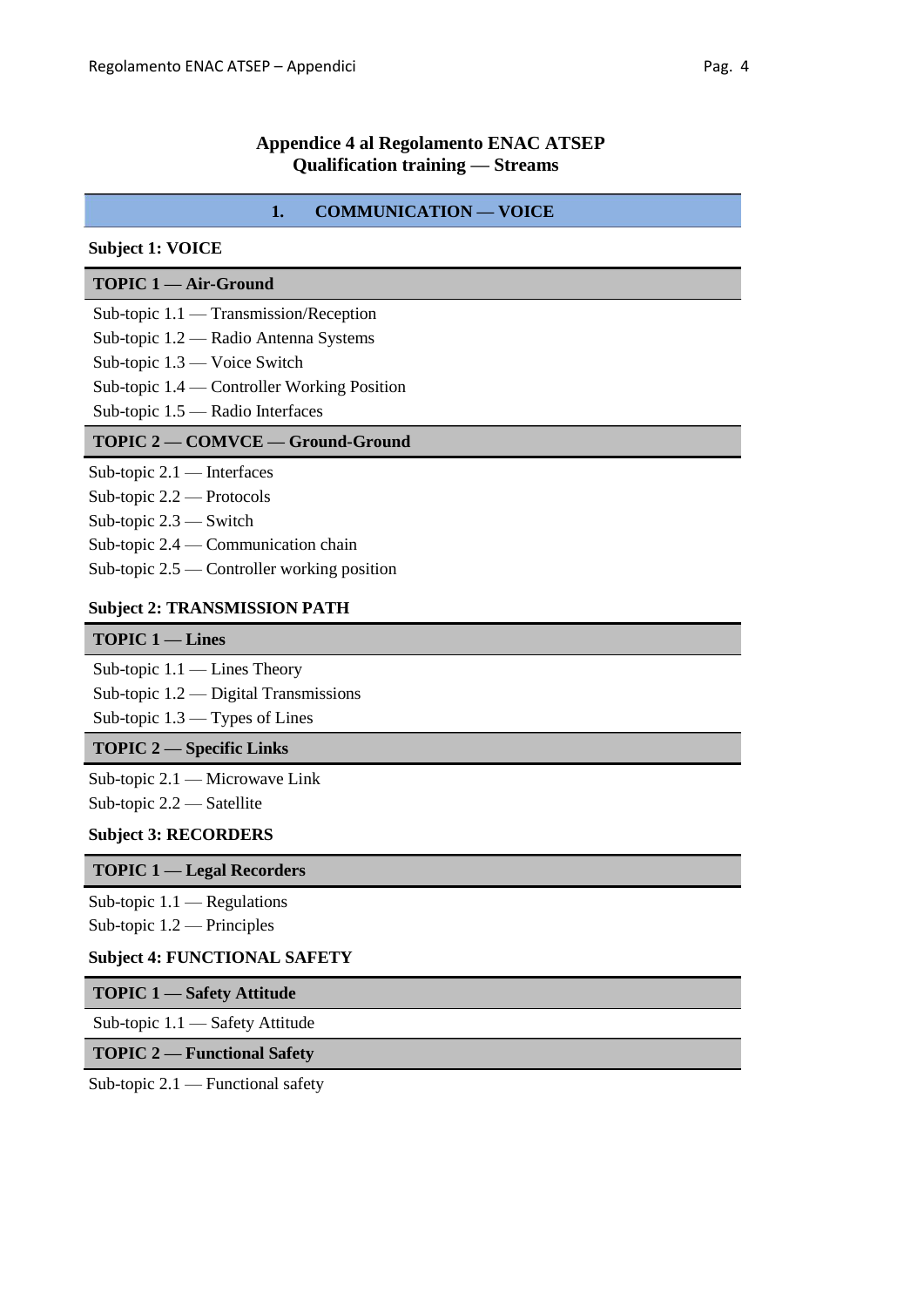#### **2. COMMUNICATION — DATA**

#### **Subject 1: DATA**

#### **TOPIC 1 — Introduction to Networks**

- Sub-topic 1.1 Types
- Sub-topic 1.2 Networks
- Sub-topic 1.3 External Network Services
- Sub-topic 1.4 Measuring Tools
- Sub-topic 1.5 Troubleshooting

### **TOPIC 2 — Protocols**

- Sub-topic 2.1 Fundamental Theory
- Sub-topic 2.2 General Protocols

Sub-topic 3.3 — Specific Protocols

#### **TOPIC 3 — National Networks**

Sub-topic 3.1 — National Networks

#### **TOPIC 4 — European Networks**

Sub-topic 4.1 — Network Technologies

#### **TOPIC 5 — Global Networks**

Sub-topic 5.1 — Networks and Standards Sub-topic 5.2 — Description

Sub-topic 5.3 — Global Architecture Subtopic 5.4 — Air-Ground Sub-Networks

Sub-topic 5.5 — Ground-Ground Sub-Networks

Sub-topic 5.6 — Networks on Board of the

Aircraft Sub-topic 5.7 — Air-Ground Applications

#### **Subject 2: TRANSMISSION PATH**

#### **TOPIC 1 — Lines**

Sub-topic 1.1 — Lines Theory Sub-topic 1.2 — Digital Transmission

Sub-topic 1.3 — Types of Lines

# **TOPIC 2 — Specific Links**

Sub-topic 2.1 — Microwave Link Sub-topic 2.2 — Satellite

### **Subject 3: RECORDERS**

#### **TOPIC 1 — Legal Recorders**

Sub-topic 1.1 — Regulations

Sub-topic 1.2 — Principles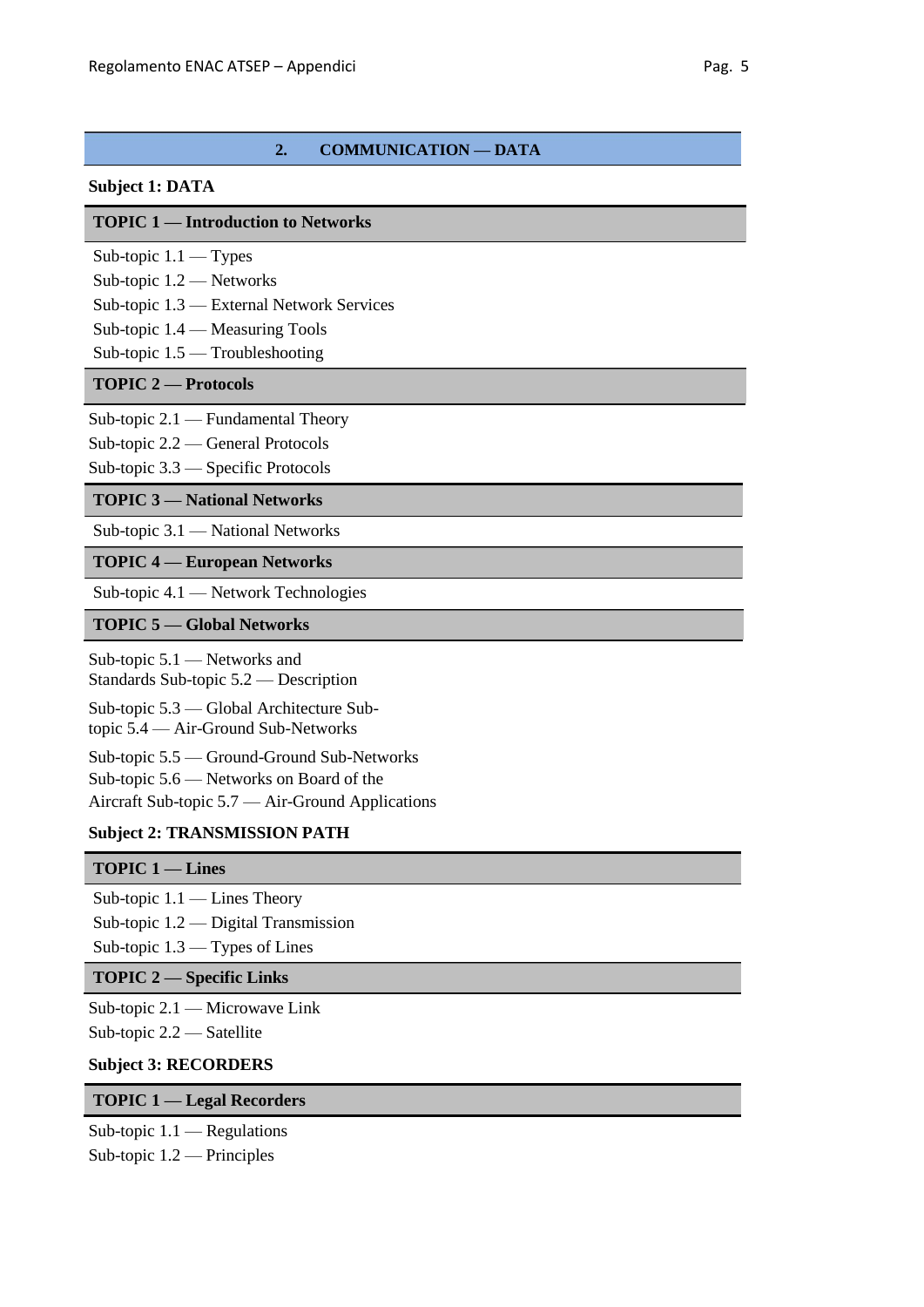#### **Subject 4: FUNCTIONAL SAFETY**

| <b>TOPIC 1 — Safety Altitude</b>    |  |
|-------------------------------------|--|
| Sub-topic $1.1$ — Safety Attitude   |  |
| <b>TOPIC 2 – Functional Safety</b>  |  |
| Sub-topic $2.1$ — Functional Safety |  |

### **3. NAVIGATION — NON-DIRECTIONAL BEACON (NDB)**

#### **Subject 1: PERFORMANCE-BASED NAVIGATION**

#### **TOPIC 1 — Navigation Concepts**

| Sub-topic $1.1$ — Operational Requirements |
|--------------------------------------------|
|--------------------------------------------|

Sub-topic 1.2 — Performance-based Navigation

Sub-topic 1.3 — Area Navigation Concept (RNAV)

Sub-topic 1.4 — NOTAM

#### **Subject 2: GROUND-BASED SYSTEMS — NDB**

#### **TOPIC 1 — NDB/Locator**

- Sub-topic 1.2 Ground Station Architecture
- Sub-topic 1.3 Transmitter Sub-system
- Sub-topic 1.4 Antenna Sub-system
- Sub-topic 1.5 Monitoring and Control Sub-systems
- Sub-topic 1.6 On-board Equipment
- Sub-topic 1.7 System Check and Maintenance

#### **Subject 3: GLOBAL NAVIGATION SATELLITE SYSTEM**

**TOPIC 1 — GNSS**

Sub-topic 1.1 — General View

#### **Subject 4: ON-BOARD EQUIPMENT**

**TOPIC 1 — On-board Systems**

Sub-topic 1.1 — On-board Systems

#### **TOPIC 2 — Autonomous Navigation**

Sub-topic 2.1 — Inertial Navigation

### **TOPIC 3 — Vertical Navigation**

Sub-topic 3.1 — Vertical Navigation

### **Subject 5: FUNCTIONAL SAFETY**

### **TOPIC 1 — Safety Attitude**

Sub-topic 1.1 — Safety Attitude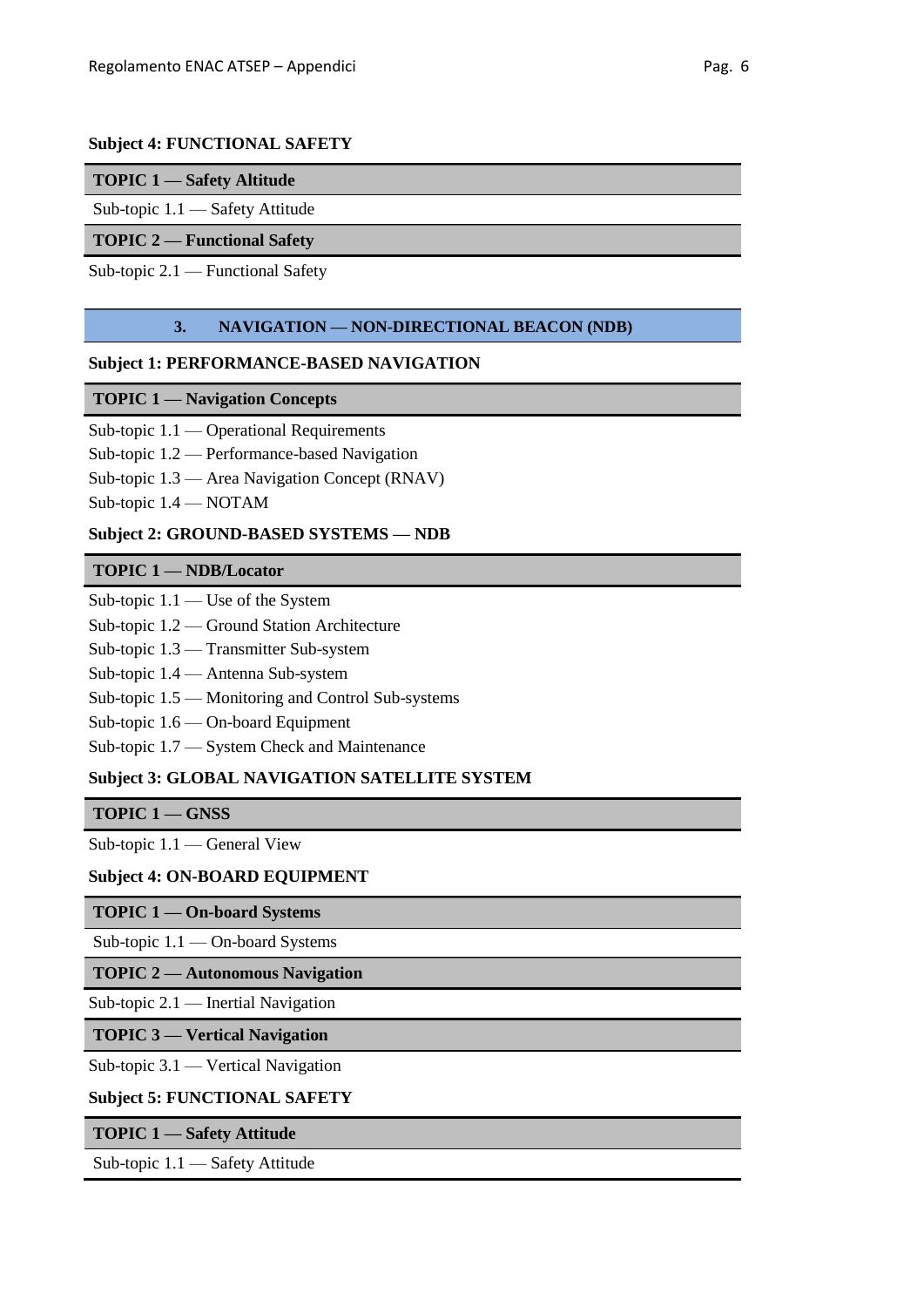### **TOPIC 2 — Functional Safety**

Sub-topic 1.1 — Functional Safety

### **4. NAVIGATION — DIRECTION FINDING (DF)**

### **Subject 1: PERFORMANCE-BASED NAVIGATION**

#### **TOPIC 1 — Navigation Concepts**

Sub-topic 1.1 — Operational Requirements

Sub-topic 1.2 — Performance-Based Navigation

Sub-topic 1.3 — Area Navigation Concept (RNAV)

Sub-topic 1.4 — NOTAM

### **Subject 2: GROUND-BASED SYSTEMS — DF**

### **TOPIC 1 — DF**

| Sub-topic $1.1$ — Use of the System |  |  |  |  |  |
|-------------------------------------|--|--|--|--|--|
|-------------------------------------|--|--|--|--|--|

Sub-topic 1.2 — VDF/DDF Equipment Architecture

- Sub-topic 1.3 Receiver Sub-system
- Sub-topic 1.4 Antenna Sub-system
- Sub-topic 1.5 Monitoring and Control Sub-systems
- Sub-topic 1.6 System Check and Maintenance

### **Subject 3: GLOBAL NAVIGATION SATELLITE SYSTEM**

### **TOPIC 1 — GNSS**

Sub-topic 1.1 — General View

### **Subject 4: ON-BOARD EQUIPMENT**

### **TOPIC 1 — On-board Systems**

Sub-topic 1.1 — On-board Systems

#### **TOPIC 2 — Autonomous Navigation**

Sub-topic 2.1 — Inertial Navigation

### **TOPIC 3 — Vertical Navigation**

Sub-topic 3.1 — Vertical Navigation

### **Subject 5: FUNCTIONAL SAFETY**

#### **TOPIC 1 — Safety Attitude**

Sub-topic 1.1 — Safety Attitude

#### **TOPIC 2 — Functional Safety**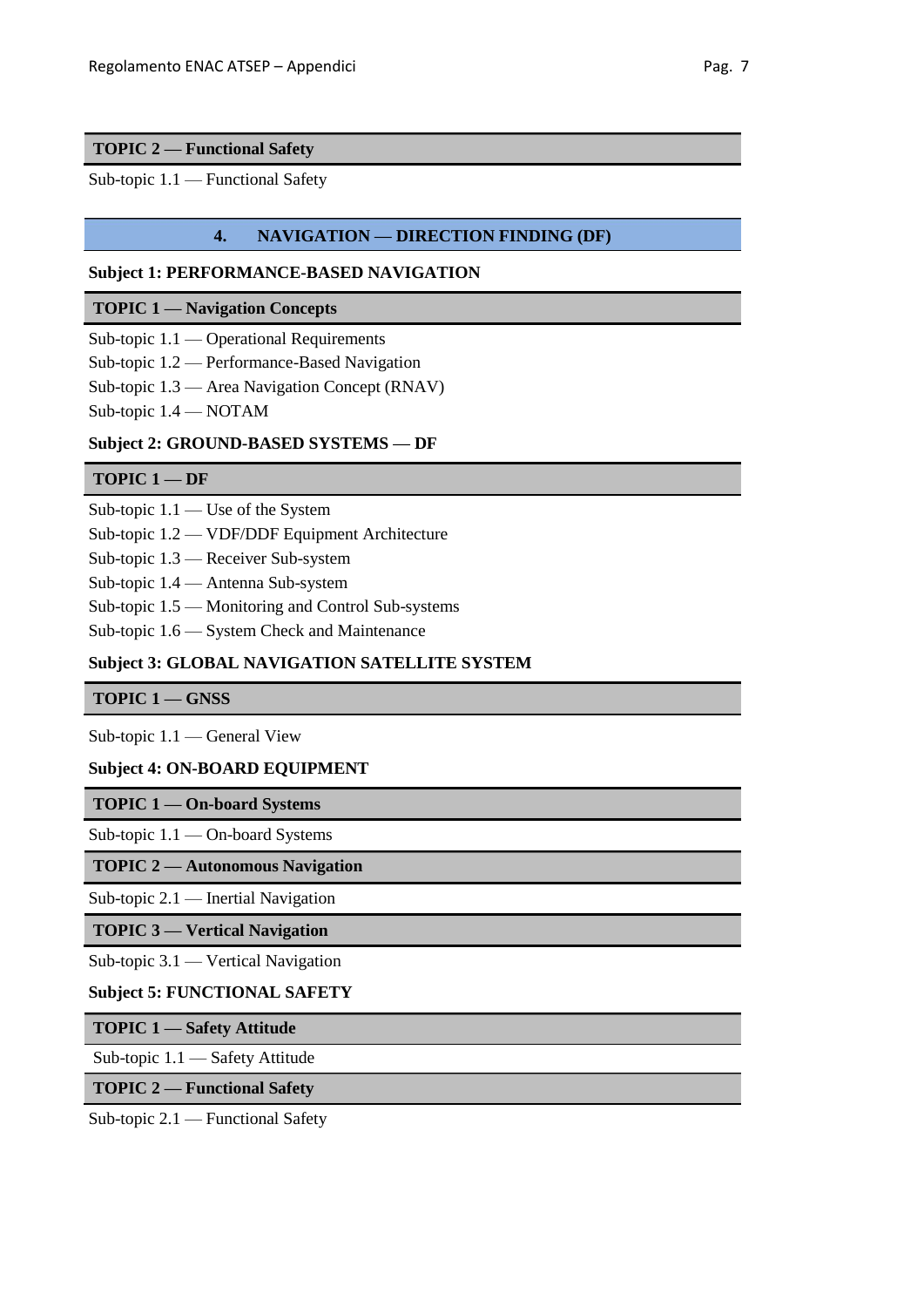### **5. NAVIGATION — VHF OMNIDIRECTIONAL RADIO RANGE (VOR)**

#### **Subject 1: PERFORMANCE-BASED NAVIGATION**

#### **TOPIC 1 — Navigation Concepts**

Sub-topic 1.1 — Operational Requirements

Sub-topic 1.2 — Performance-Based Navigation

Sub-topic 1.3 — Area Navigation Concept (RNAV)

Sub-topic 1.4 — NOTAM

#### **Subject 2: GROUND-BASED SYSTEMS — VOR**

#### **TOPIC 1 — VOR**

Sub-topic 1.1 — Use of the System

Sub-topic 1.2 — Fundamentals of CVOR and/or DVOR

Sub-topic 1.3 — Ground Station Architecture

Sub-topic 1.4 — Transmitter Sub-system

- Sub-topic 1.5 Antenna Sub-system
- Sub-topic 1.6 Monitoring and Control Sub-system
- Sub-topic 1.7 On-board Equipment
- Sub-topic 1.8 System Check and Maintenance

### **Subject 3: GLOBAL NAVIGATION SATELLITE SYSTEM**

#### **TOPIC 1 — GNSS**

Sub-topic 1.1 — General View

#### **Subject 4: ON-BOARD EQUIPMENT**

### **TOPIC 1 — On-board Systems**

Sub-topic 1.1 — On-board Systems

### **TOPIC 2 — Autonomous Navigation**

Sub-topic 2.1 — Inertial Navigation

#### **TOPIC 3 — Vertical Navigation**

Sub-topic 3.1 — Vertical Navigation

### **Subject 5:** — **FUNCTIONAL SAFETY**

### **TOPIC 1 — Safety Attitude**

Sub-topic 1.1 — Safety Attitude

### **TOPIC 2 — Functional Safety**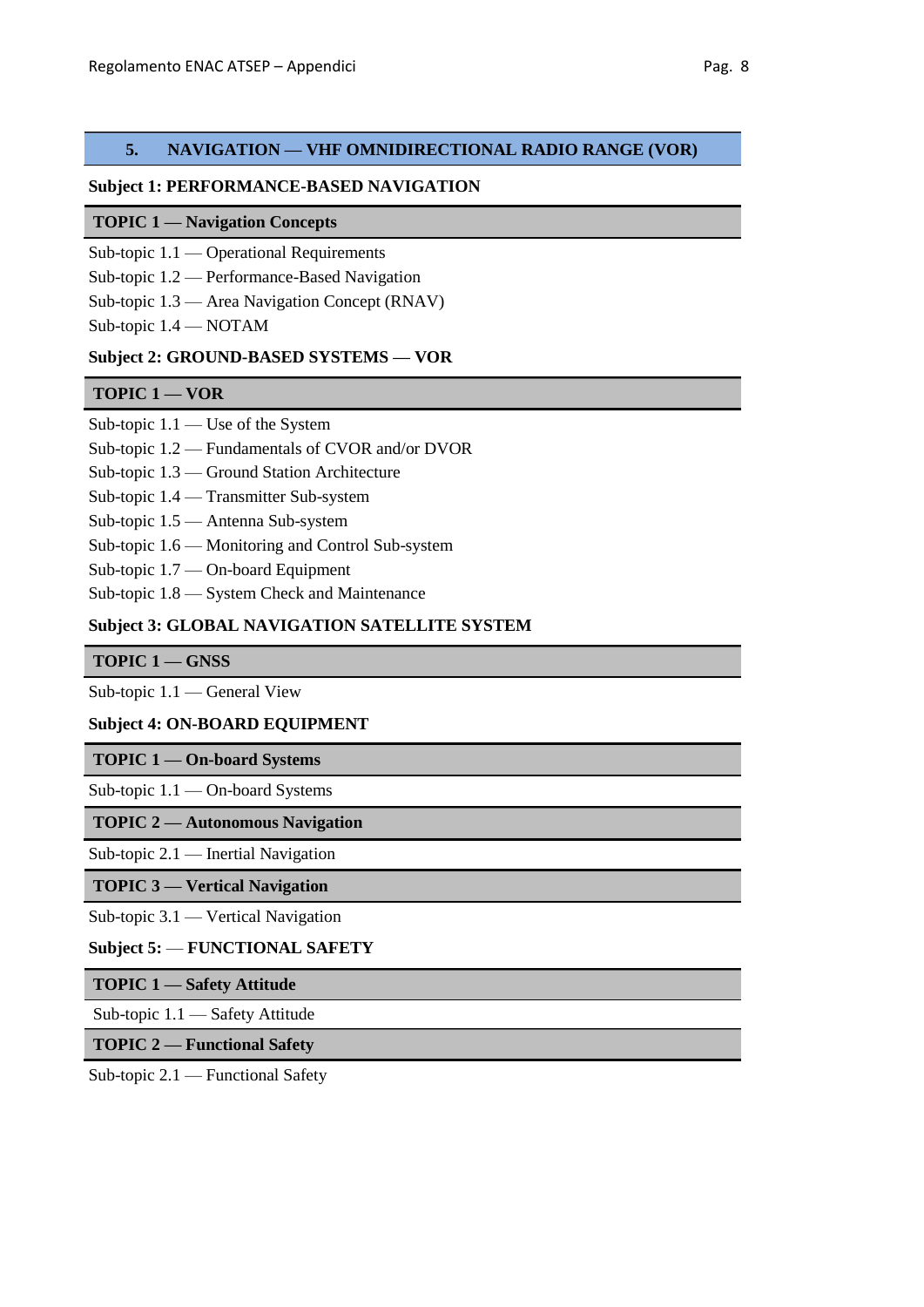### **6. NAVIGATION — DISTANCE MEASURING EQUIPMENT (DME)**

#### **Subject 1: PERFORMANCE-BASED NAVIGATION**

#### **TOPIC 1 — Navigation concepts**

Sub-topic 1.1 — Operational Requirements

Sub-topic 1.2 — Performance-Based Navigation

Sub-topic 1.3 — Area Navigation Concept (RNAV)

Sub-topic 1.4 — NOTAM

#### **Subject 2: GROUND-BASED SYSTEMS — DME**

#### **TOPIC 1 — DME**

Sub-topic 1.1 — Use of the System

- Sub-topic 1.2 Fundamentals of DME
- Sub-topic 1.3 Ground Station Architecture
- Sub-topic 1.4 Receiver Sub-system
- Sub-topic 1.5 Signal Processing
- Sub-topic 1.6 Transmitter Sub-system
- Sub-topic 1.7 Antenna Sub-system
- Sub-topic 1.8 Monitoring and Control Sub-system
- Sub-topic 1.9 On-board Equipment
- Sub-topic 1.10 System Check and Maintenance

### **Subject 3: GLOBAL NAVIGATION SATELLITE SYSTEM**

#### **TOPIC 1 — GNSS**

Sub-topic 1.1 — General View

#### **Subject 4: ON-BOARD EQUIPMENT**

#### **TOPIC 1 — On-board Systems**

Sub-topic 1.1 — On-board Systems

#### **TOPIC 2 — Autonomous Navigation**

Sub-topic 2.1 — Inertial Navigation

#### **TOPIC 3 Vertical Navigation**

Sub-topic 3.1 — Vertical Navigation

#### **Subject 5: FUNCTIONAL SAFETY**

#### **TOPIC 1 — Safety Attitude**

Sub-topic 1.1 — Safety Attitude

### **TOPIC 2 — Functional Safety**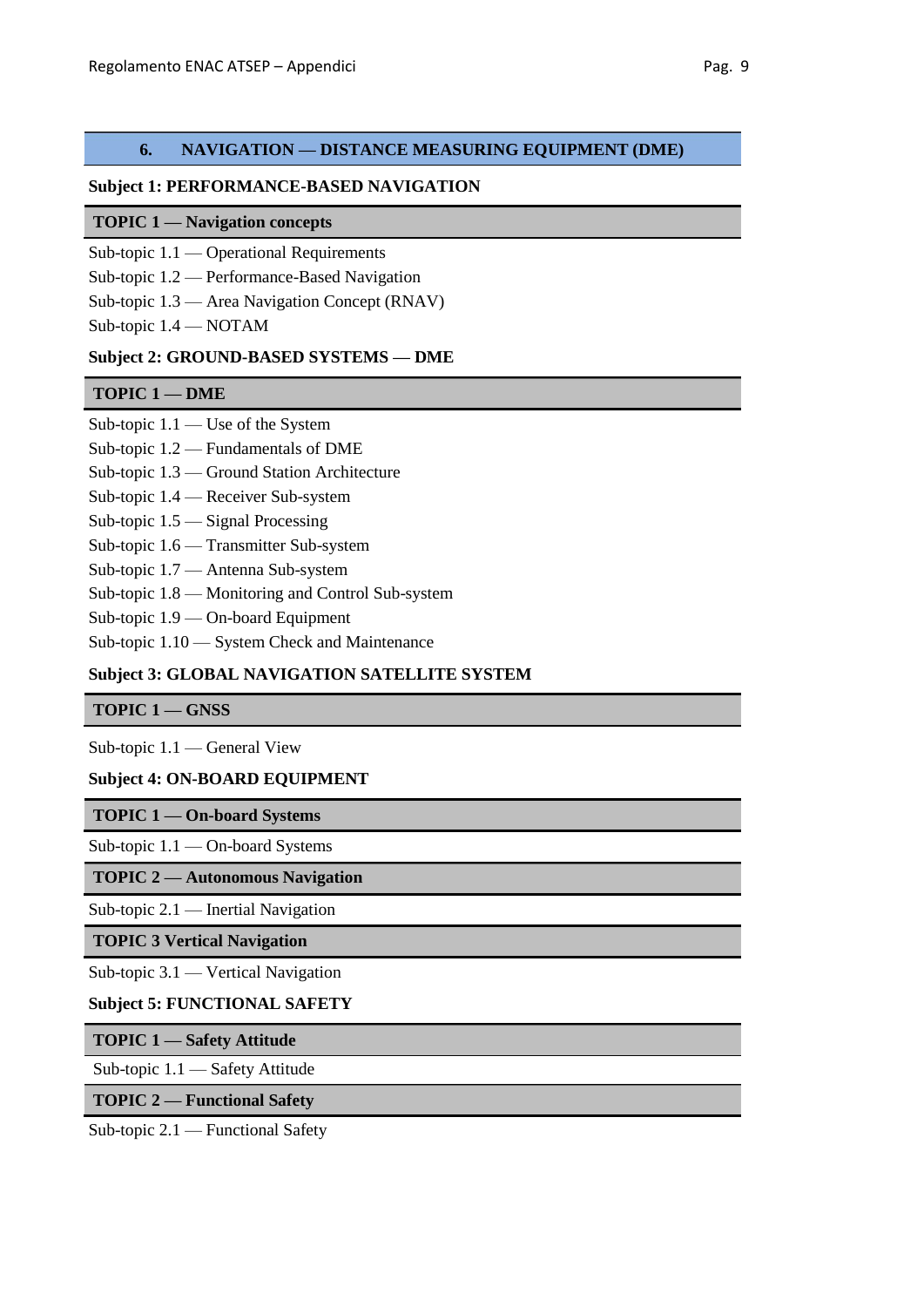### **7. NAVIGATION — INSTRUMENT LANDING SYSTEM (ILS)**

#### **Subject 1: PERFORMANCE-BASED NAVIGATION**

#### **TOPIC 1 — Navigation concepts**

Sub-topic 1.1 — Operational Requirements

Sub-topic 1.2 — Performance-Based Navigation

Sub-topic 1.3 — Area Navigation Concept (RNAV)

Sub-topic 1.4 — NOTAM

#### **Subject 2: GROUND-BASED SYSTEMS — ILS**

#### **TOPIC 1 — ILS**

Sub-topic 1.1 — Use of the System

Sub-topic 1.2 — Fundamentals of ILS

Sub-topic 1.3 — 2F-Systems

Sub-topic 1.4 — Ground Station Architecture

- Sub-topic 1.5 Transmitter Sub-system
- Sub-topic 1.6 Antenna Sub-system
- Sub-topic 1.7 Monitoring and Control Sub-system
- Sub-topic 1.8 On-board Equipment
- Sub-topic 1.9 System Check and Maintenance

## **Subject 3: GLOBAL NAVIGATION SATELLITE SYSTEM**

**TOPIC 1 — GNSS**

Sub-topic 1.1 — General View

#### **Subject 4: ON-BOARD EQUIPMENT**

#### **TOPIC 1 — On-board Systems**

Sub-topic 1.1 — On-board Systems

**TOPIC 2 — Autonomous navigation**

Sub-topic 2.1 — Inertial Navigation

**TOPIC 3 — Vertical Navigation**

### Sub-topic 3.1 — Vertical Navigation

#### **Subject 5: FUNCTIONAL SAFETY**

#### **TOPIC 1 — Safety Attitude**

Sub-topic 1.1 — Safety Attitude

#### **TOPIC 2 — Functional Safety**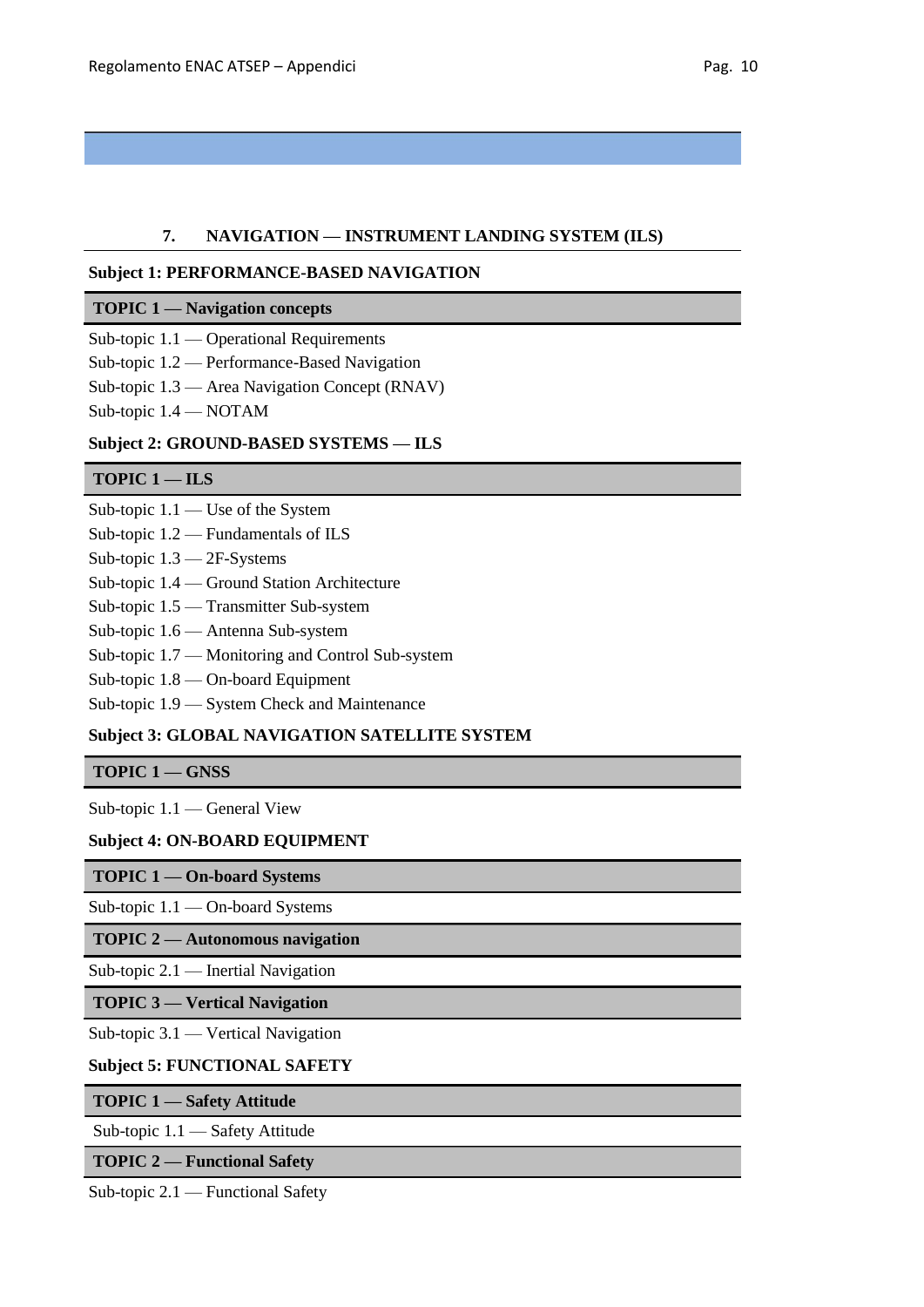#### **Subject 1: PERFORMANCE-BASED NAVIGATION**

#### **TOPIC 1 — Navigation Concepts**

- Sub-topic 1.1 Operational Requirements
- Sub-topic 1.2 Performance-Based Navigation
- Sub-topic 1.3 Area Navigation Concept (RNAV)
- Sub-topic 1.4 NOTAM

#### **Subject 2: GROUND-BASED SYSTEMS — MLS**

#### **TOPIC 1 — MLS**

- Sub-topic 1.1 Use of the System
- Sub-topic 1.2 Fundamentals of MLS
- Sub-topic 1.3 Ground Station Architecture
- Sub-topic 1.4 Transmitter Sub-system
- Sub-topic 1.5 Antenna Sub-system
- Sub-topic 1.6 Monitoring and Control Sub-system
- Sub-topic 1.7 On-board Equipment
- Sub-topic 1.4 System Check and Maintenance

#### **Subject 3: GLOBAL NAVIGATION SATELLITE SYSTEM**

#### **TOPIC 1 — GNSS**

Sub-topic 1.1 — General View

#### **Subject 4: ON-BOARD EQUIPMENT**

#### **TOPIC 1 — On-board Systems**

Sub-topic 1.1 — On-board Systems

#### **TOPIC 2 — Autonomous navigation**

Sub-topic 2.1 — Inertial Navigation

#### **TOPIC 3 — Vertical navigation**

Sub-topic 3.1 — Vertical Navigation

#### **Subject 5: FUNCTIONAL SAFETY**

#### **TOPIC 1 — Safety attitude**

Sub-topic 1.1 — Safety Attitude

### **TOPIC 2 — Functional safety**

Sub-topic 2.1 — Functional Safety

**8. NAVIGATION —— MICROWAVE LANDING SYSTEMS (MLS)**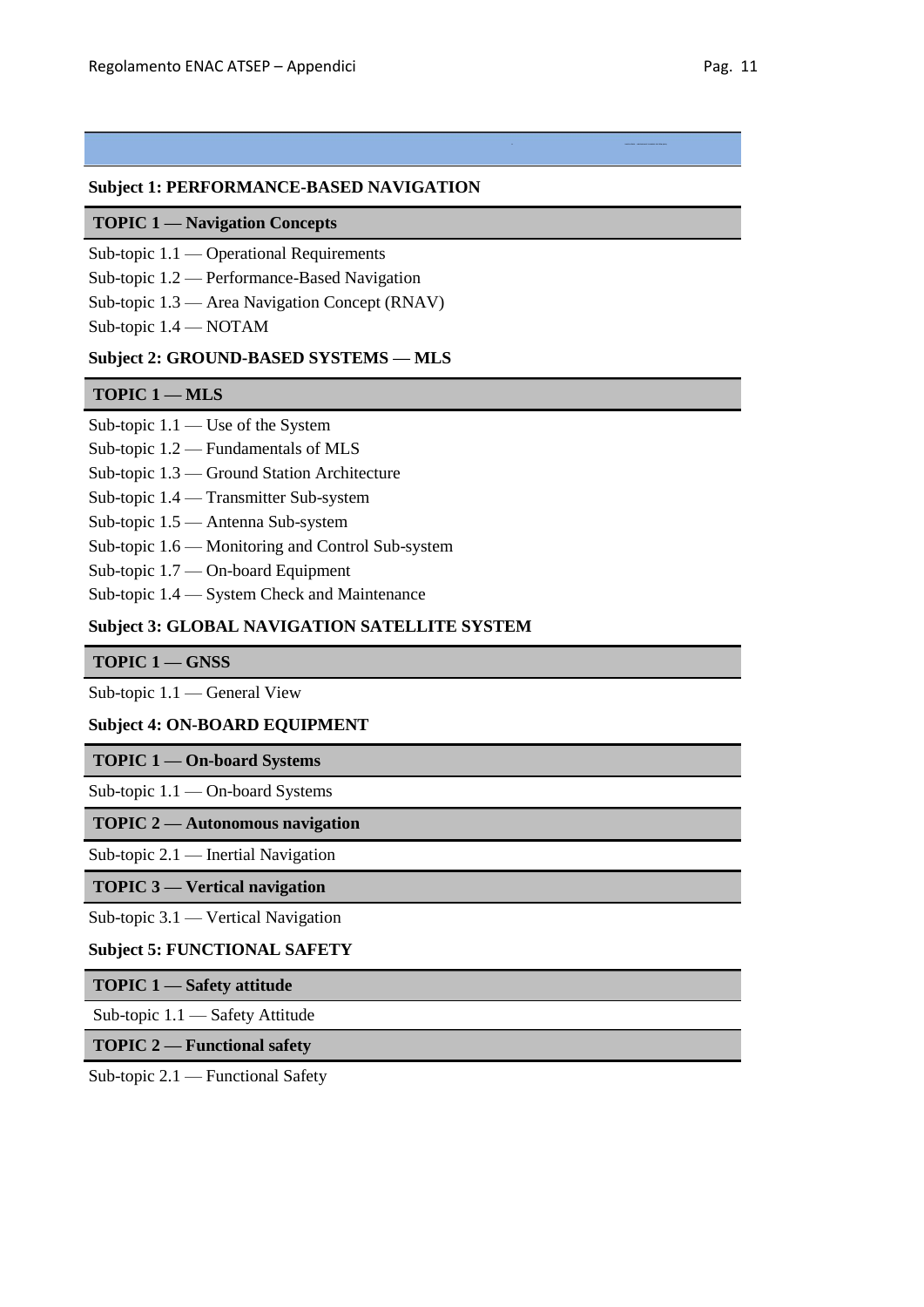### **9. SURVEILLANCE — PRIMARY SURVEILLANCE RADAR**

### **Subject 1: PRIMARY SURVEILLANCE RADAR**

#### **TOPIC 1 — ATC surveillance**

- Sub-topic 1.1 Use of PSR for Air Traffic Services
- Sub-topic 1.2 Antenna (PSR)
- Sub-topic 1.3 Transmitters
- Sub-topic 1.4 Characteristics of Primary Targets
- Sub-topic 1.5 Receivers
- Sub-topic 1.6 Signal Processing and Plot Extraction
- Sub-topic 1.7 Plot Combining
- Sub-topic 1.8 Characteristics of Primary Radar

### **TOPIC 2 — SURPSR — Surface Movement Radar**

Sub-topic 2.1 — Use of SMR for Air Traffic Services

Sub-topic 2.2 — Radar Sensor

#### **TOPIC 3 — SURPSR — Test and Measurement**

Sub-topic 3.1 — Test and Measurement

### **Subject 2: HUMAN MACHINE INTERFACE (HMI)**

### **TOPIC 1 — SURPSR — HMI**

Sub-topic 1.1 — ATCO HMI Sub-topic 1.2 — ATSEP HMI Sub-topic 1.3 — Pilot HMI

Sub-topic 1.4 — Displays

### **Subject 3: SURVEILLANCE DATA TRANSMISSION**

### **TOPIC 1 — SDT**

Sub-topic 1.1 — Technology and Protocols

Sub-topic 1.2 — Verification Methods

### **Subject 4: FUNCTIONAL SAFETY**

### **TOPIC 1 — SURPSR — Safety Attitude**

Sub-topic 1.1 — Safety Attitude

### **TOPIC 2 — SURPSR — Functional Safety**

Sub-topic 2.1 — Functional Safety

#### **Subject 5: DATA PROCESSING SYSTEMS**

#### **TOPIC 1 — System Components**

Sub-topic 1.1 — Surveillance Data Processing Systems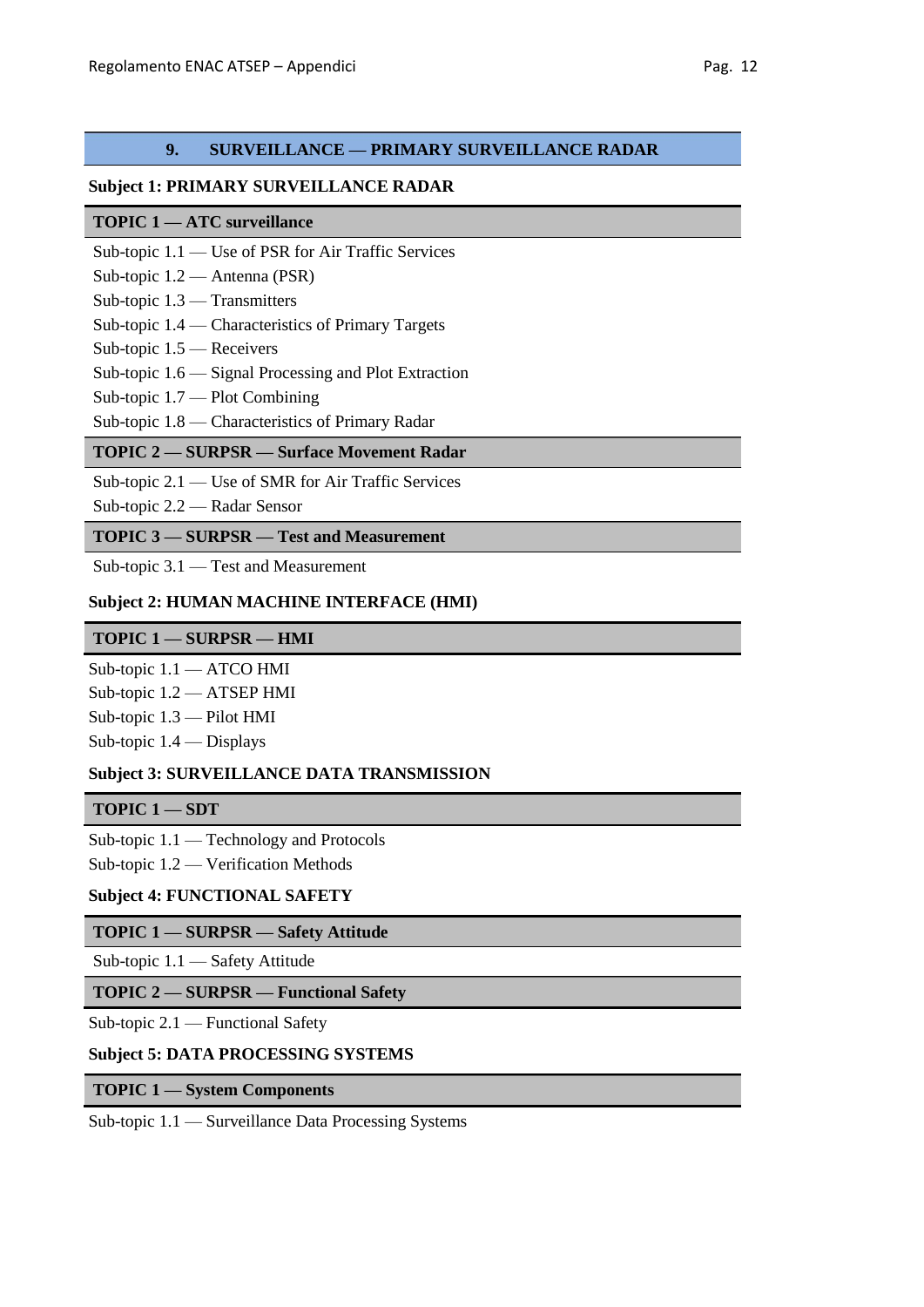#### **TOPIC 1 — SSR and Mono-pulse SSR**

- Sub-topic 1.1 Use of SSR for Air Traffic Services
- Sub-topic 1.2 Antenna (SSR)
- Sub-topic 1.3 Interrogator
- Sub-topic 1.4 Transponder
- Sub-topic 1.5 Receivers
- Sub-topic 1.6 Signal Processing and Plot Extraction
- Sub-topic 1.7 Plot Combining
- Sub-topic 1.8 Test and Measurement

#### **TOPIC 2 — Mode S**

Sub-topic 2.1 — Introduction to Mode S

Sub-topic 2.2 — Mode S System

#### **TOPIC 3 — Multilateration**

Sub-topic 3.1 — MLAT in use

Sub-topic 3.2 — MLAT Principles

**TOPIC 4 — SURSSR — Environment**

Sub-topic 4.1 — SSR Environment

#### **Subject 2: HUMAN MACHINE INTERFACE (HMI)**

#### **TOPIC 1 — HMI**

Sub-topic 1.1 — ATCO HMI Sub-topic 1.2 — ATSEP HMI Sub-topic 1.3 — Pilot HMI Sub-topic 1.1 — Displays

### **Subject 3: SURVEILLANCE DATA TRANSMISSION**

### **TOPIC 1 — SDT**

Sub-topic 1.1 — Technology and Protocols

Sub-topic 1.2 — Verification Methods

### **Subject 4: FUNCTIONAL SAFETY**

### **TOPIC 1 — Safety attitude**

Sub-topic 1.1 — Safety Attitude

### **TOPIC 2 — Functional safety**

Sub-topic 2.1 — Functional Safety

**10. SURVEILLANCE — SECONDAR Y SURV EILLANC E RADAR**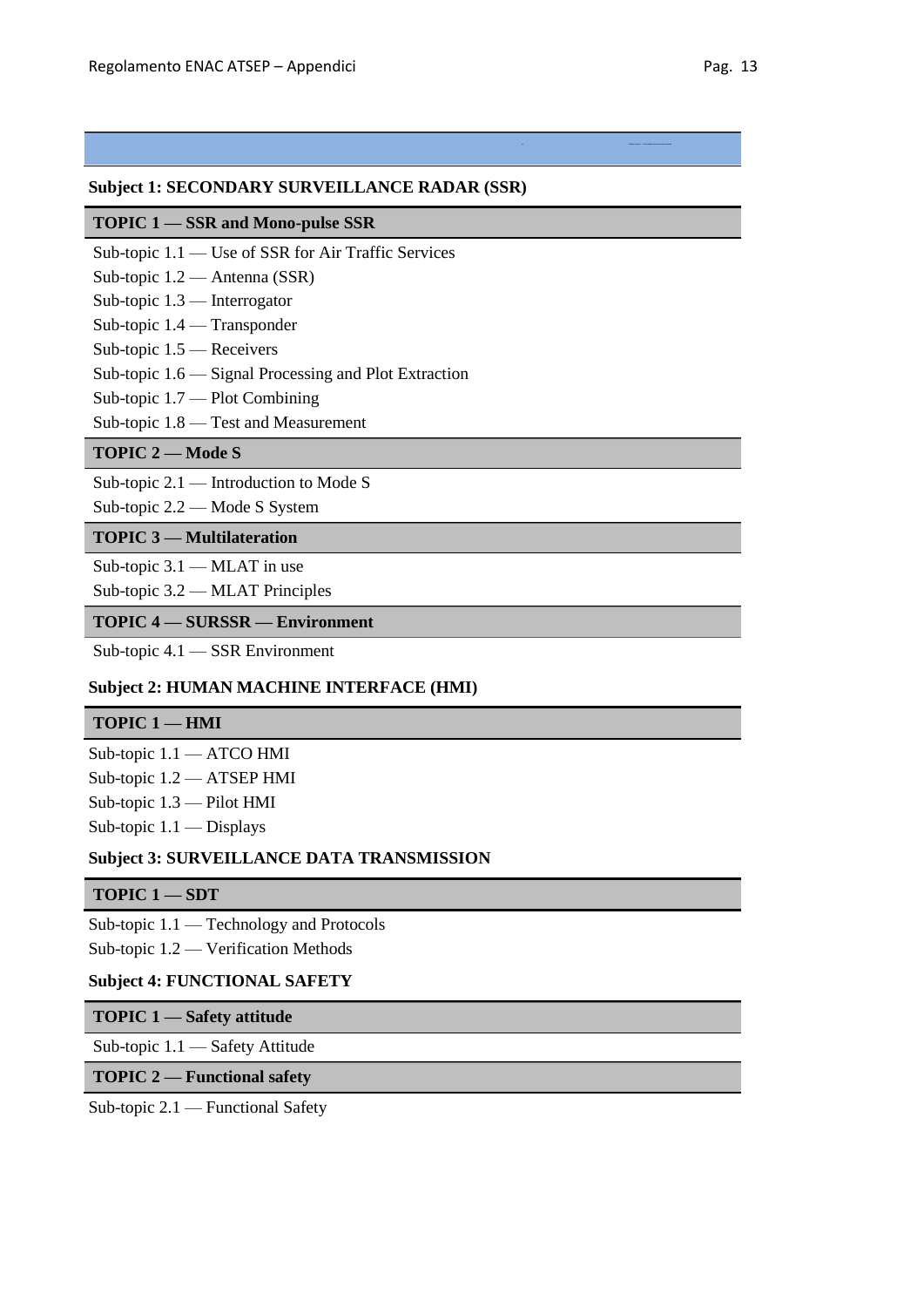#### **Subject 5: DATA PROCESSING SYSTEMS**

#### **TOPIC 1 — System components**

Sub-topic 1.1 — Surveillance Data Processing Systems

#### **11. SURVEILLANCE — AUTOMATIC DEPENDENT SURVEILLANCE**

#### **Subject 1: AUTOMATIC DEPENDENT SURVEILLANCE (ADS)**

#### **TOPIC 1 — General view on ADS**

Sub-topic 1.1 — Definition of ADS

#### **TOPIC 2 — SURADS — ADS-B**

Sub-topic 2.1 — Introduction to ADS-B

Sub-topic 2.2 — Techniques of ADS-B

Sub-topic 2.3 — VDL Mode 4 (STDMA)

Sub-topic 2.4 — Mode S Extended Squitter

Sub-topic 2.5 — UAT

Sub-topic 2.6 — ASTERIX

#### **TOPIC 3 — ADS-C**

Sub-topic 3.1 — Introduction to ADS-C

Sub-topic 3.2 — Techniques in ADS-C

### **Subject 2: HUMAN MACHINE INTERFACE (HMI)**

#### **TOPIC 1 — HMI**

Sub-topic 1.1 — ATCO HMI Sub-topic 1.2 — ATSEP HMI Sub-topic 1.3 — Pilot HMI Sub-topic 1.1 — Displays

#### **Subject 3: SURVEILLANCE DATA TRANSMISSION**

#### **TOPIC 1 — SDT**

Sub-topic 1.1 — Technology and Protocols Sub-topic 1.2 — Verification Methods

#### **Subject 4: FUNCTIONAL SAFETY**

### **TOPIC 1 — Safety Attitude**

Sub-topic 1.1 — Safety Attitude

#### **TOPIC 2 — SURADS — Functional Safety**

Sub-topic 2.1 **—** Functional Safety

### **Subject 5: DATA PROCESSING SYSTEMS**

**TOPIC 1 — System components**

Sub-topic 1.1 — Surveillance Data Processing Systems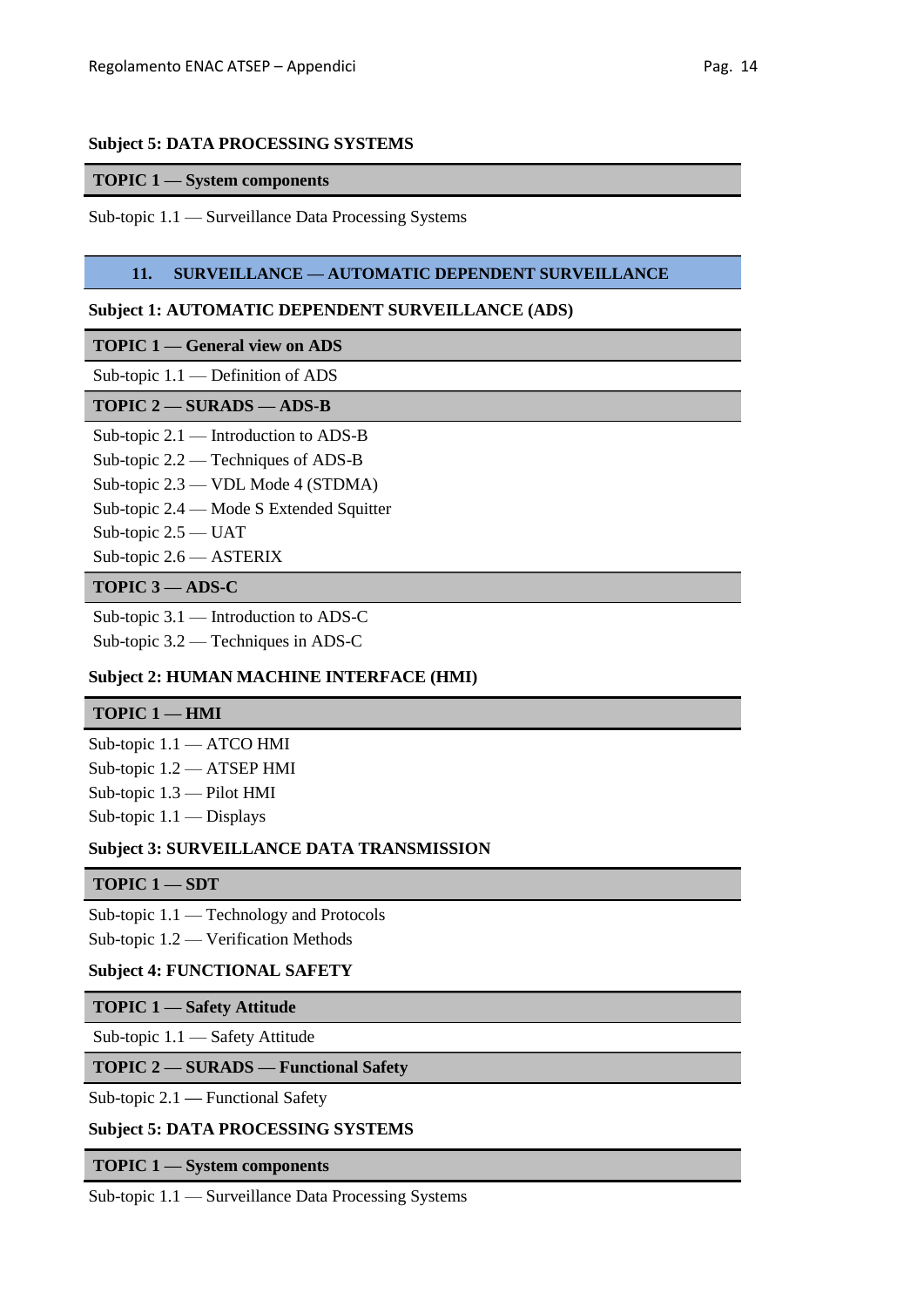### **12. DATA — DATA PROCESSING**

#### **Subject 1: FUNCTIONAL SAFETY**

### **TOPIC 1 — Functional Safety**

Sub-topic 1.1 — Functional Safety

Sub-topic 1.2 — Software Integrity and Security

### **TOPIC 2 — Safety Attitude**

Sub-topic 2.1 — Safety Attitude

### **Subject 2: DATA PROCESSING SYSTEMS**

### **TOPIC 1 — User requirements**

Sub-topic 1.1 — Controller requirements

Sub-topic 1.2 — Trajectories, Prediction and Calculation Sub-topic 1.3 — Ground Safety Nets

Sub-topic 1.4 — Decision Support

## **TOPIC 2 — System Components Data**

Sub-topic 2.1 — Processing Systems

Sub-topic 2.2 — Flight Data Processing Systems Subtopic 2.3 — Surveillance Data Processing Systems

## **Subject 3: DATA PROCESS**

### **TOPIC 1 — Software process**

Sub-topic 1.1 — Middleware

Sub-topic 1.2 — Operating Systems

Sub-topic 1.3 — Configuration Control

Sub-topic 1.4 — Software Development Process

### **TOPIC 2 — Hardware platform**

Sub-topic 2.1 — Equipment Upgrade

Sub-topic 2.2 — COTS

Sub-topic 2.3 — Interdependence

Sub-topic 2.4 — Maintainability

### **TOPIC 3 — Testing**

Sub-topic 3.1 — Testing

### **Subject 4: DATA**

### **TOPIC 1 — Data Essential Features**

Sub-topic 1.1 — Data Significance

Sub-topic 1.2 — Data Configuration Control

Sub-topic 1.3 — Data Standards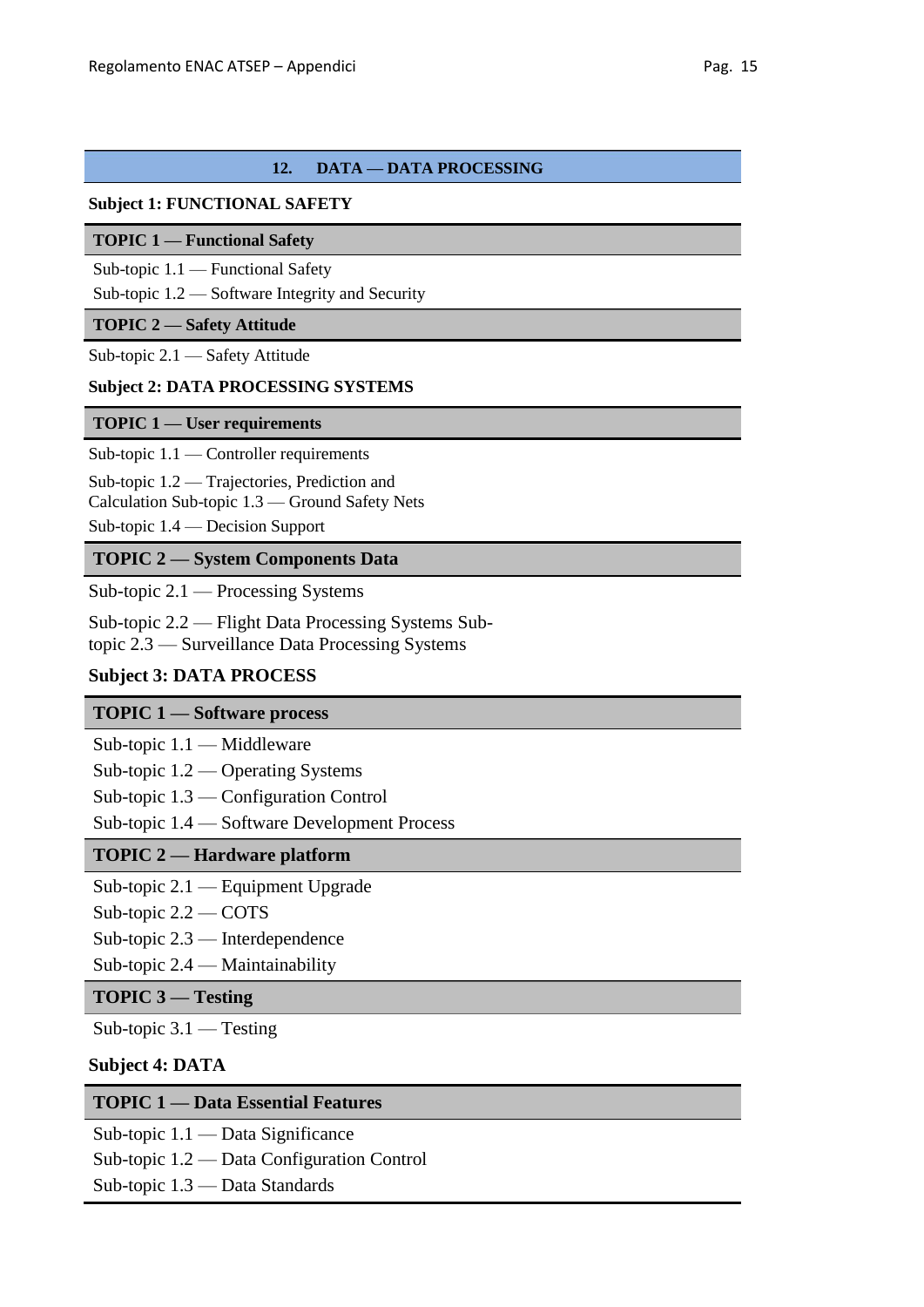### **TOPIC 2 — ATM Data — Detailed structure**

Sub-topic 2.1 — System Area Subtopic 2.2 — Characteristic Points Subtopic 2.3 — Aircraft Performances Sub-topic 2.4 — Screen Manager Sub-topic 2.5 — Auto-coordination Messages Sub-topic 2.6 — Configuration Control Data Sub-topic 2.7 — Physical Configuration Data Sub-topic 2.8 — Relevant Meteo Data Sub-topic 2.9 — Alert and Error Messages to ATSEP Sub-topic 2.10 — Alert and Error Messages to ATCO

### **Subject 5: COMMUNICATION DATA**

### **TOPIC 1 — Introduction to Networks**

- Sub-topic 1.1 Types
- Sub-topic 1.2 Networks
- Sub-topic 1.3 External Network Services
- Sub-topic 1.4 Measuring Tools
- Sub-topic 1.5 Troubleshooting

## **TOPIC 2 — Protocols**

- Sub-topic 2.1 Fundamental Theory
- Sub-topic 2.2 General Protocols
- Sub-topic 2.3 Specific Protocols

### **TOPIC 3 — DATDP — National Networks**

Sub-topic 3.1 — National Networks

### **Subject 6: SURVEILLANCE PRIMARY**

### **TOPIC 1 — ATC Surveillance**

Sub-topic 1.1 — Use of PSR for Air Traffic Services

#### **Subject 7: SURVEILLANCE SECONDARY**

#### **TOPIC 1 — SSR AND MSSR**

Sub-topic 1.1 — Use of SSR for Air Traffic Services

**EN** Page 124 of 133

#### **TOPIC 2 — Mode S**

Sub-topic 2.1 — Introduction to Mode S

### **TOPIC 3 — Multilateration**

Sub-topic 3.1 — MLAT Principles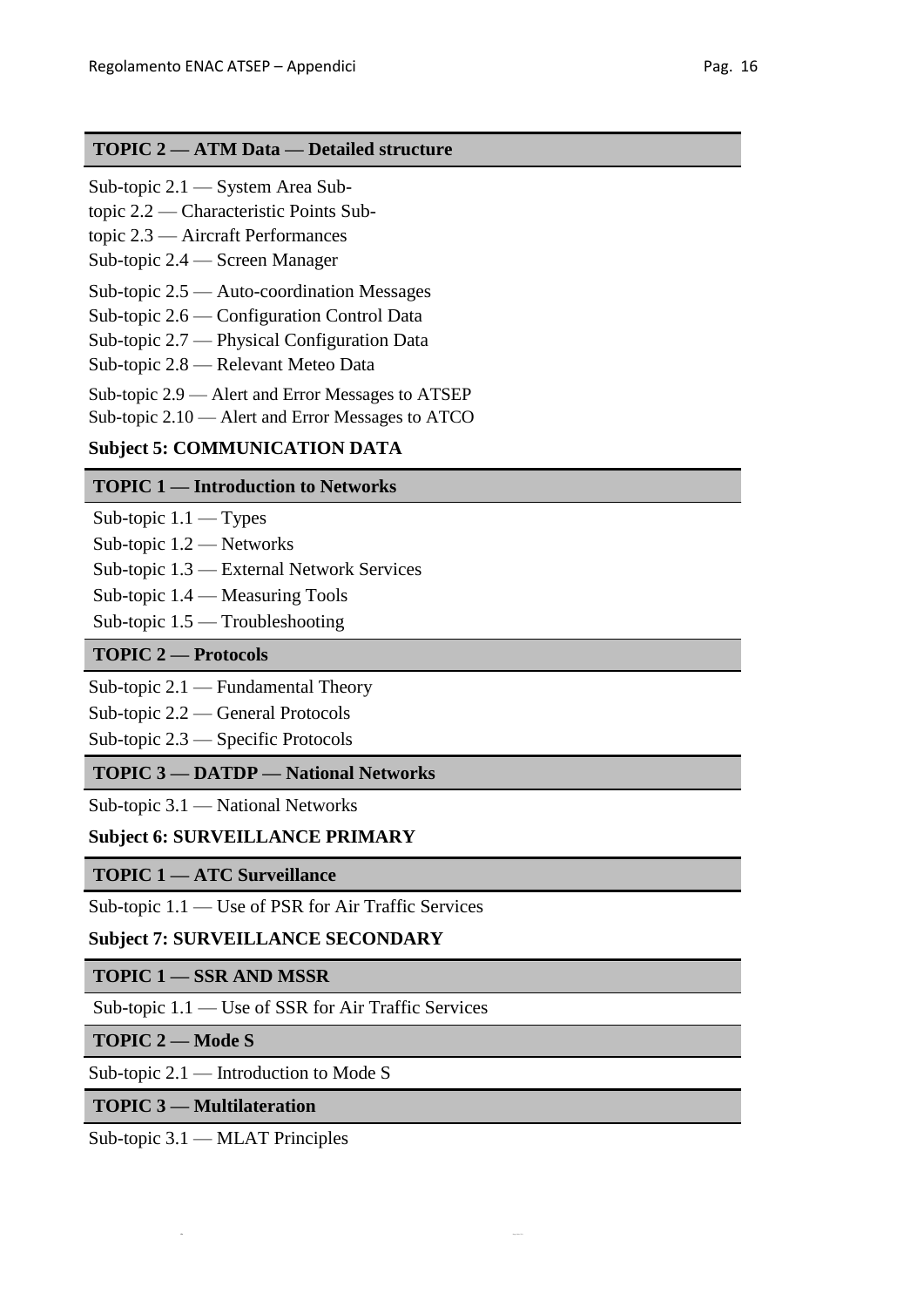## **Subject 8: SURVEILLANCE — HMI**

### **TOPIC 1 — HMI**

Sub-topic 1.1 — ATCO HMI

## **Subject 9: SURVEILLANCE DATA TRANSMISSION**

### **TOPIC 1 — Surveillance Data Transmission**

Sub-topic 1.1 — Technology and Protocols

## **13. SYSTEM MONITORING AND CONTROL — COMMUNICATION**

### **Subject 1: ANS STRUCTURE**

### **TOPIC 1 — ANSP Organisation and Operation**

Sub-topic 1.1 — SMCCOM — ANSP Organisation and Operation

## **TOPIC 2 — ANSP Maintenance Program**

Sub-topic 2.1 — Policy

## **TOPIC 3 — ATM Context**

Sub-topic 3.1 — ATM Context

## **TOPIC 4 — ANSP Administrative Practices**

Sub-topic 4.1 — Administration

### **Subject 2: ANS SYSTEM/EQUIPMENT**

## **TOPIC 1 — Operational Impacts**

Sub-topic 1.1— Degradation or Loss of System/Equipment Services

**TOPIC 2 — SMCCOM — User Position Functionality and Operation**

Sub-topic 2.1 — User Working Position

Sub-topic 2.2 — SMC Working Position

## **Subject 3: TOOLS, PROCESSES AND PROCEDURES**

### **TOPIC 1 — Requirements**

Sub-topic 1.1 — SMS

Sub-topic 1.2 — QMS

Sub-topic 1.3 — SMS application in the working environment

### **TOPIC 2 — Maintenance Agreements with Outside Agencies**

Sub-topic 2.1 — Principles of agreements

## **TOPIC 3 — SMC General Processes**

Sub-topic 3.1 — Roles and responsibilities

### **TOPIC 4 — Maintenance Management Systems**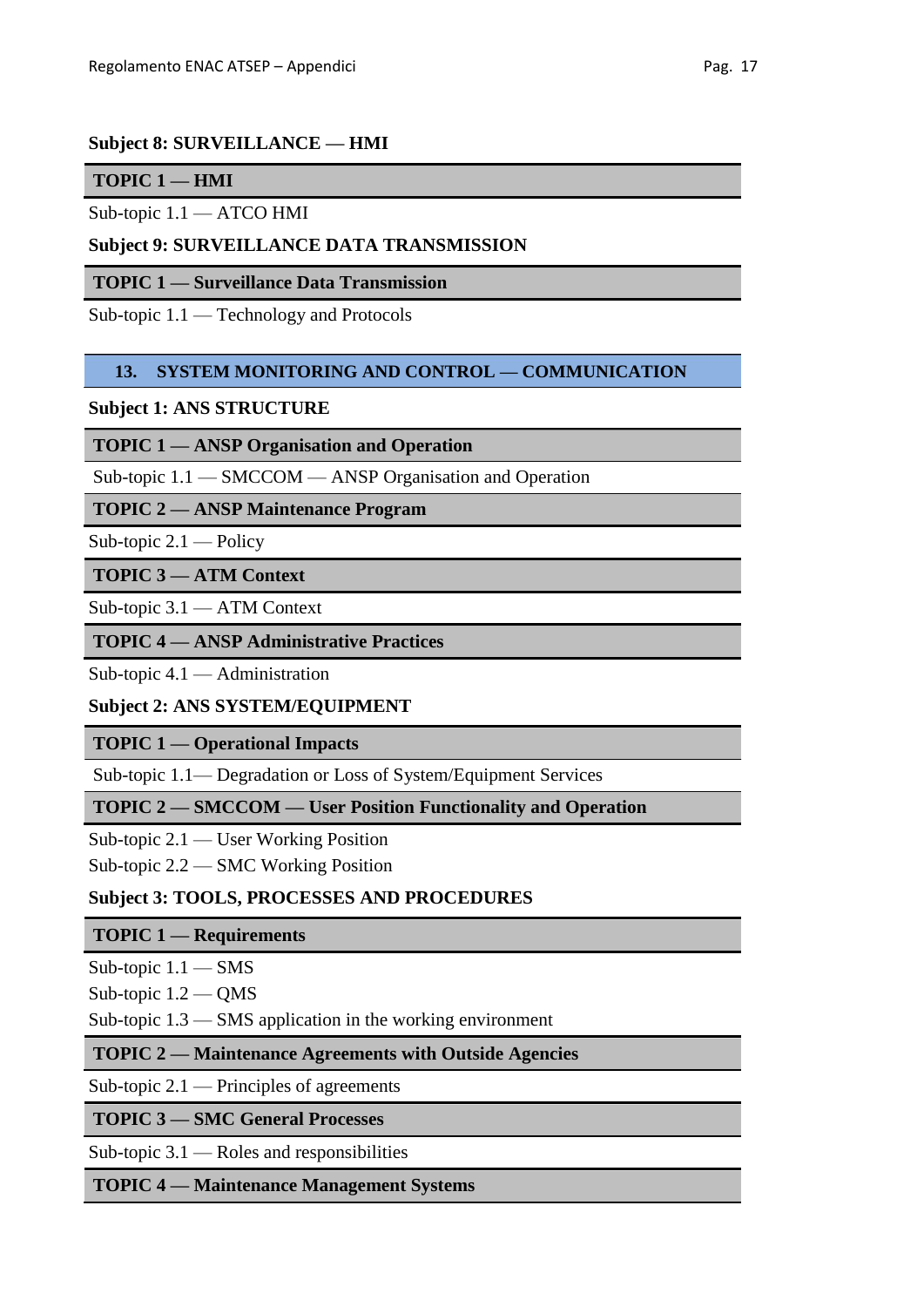## Sub-topic 4.1 — Reporting

### **Subject 4: TECHNOLOGY**

#### **TOPIC 1 — Technologies and Principles**

- Sub-topic 1.1 General
- Sub-topic 1.2 Communication
- Sub-topic 1.3 Facilities

#### **Subject 5: COMMUNICATION VOICE**

### **TOPIC 1 — Air-Ground**

Sub-topic 1.1 — Controller Working Position

#### **TOPIC 2 — Ground-Ground**

Sub-topic 2.1 — Interfaces

Sub-topic 2.2 — Switch

Sub-topic 2.3 — Controller Working Position

### **Subject 6: COMMUNICATION** — **DATA**

### **TOPIC 1 — European Networks**

Sub-topic 1.1 — Network Technologies

#### **TOPIC 2 — Global Networks**

- Sub-topic 2.1 Networks and Standards
- Sub-topic 2.2 Description
- Sub-topic 2.3 Global Architecture
- Sub-topic 2.4 Air-Ground Sub-networks
- Sub-topic 2.5 Ground-Ground Sub-networks
- Sub-topic 2.6 Air-Ground Applications

#### **Subject 7: COMMUNICATION — RECORDERS**

**EN** Page 126 of 133

### **TOPIC 1 —Legal recorders**

Sub-topic 1.1 — Regulations

Sub-topic 1.2 — Principles

### **Subject 8: NAVIGATION — PBN NDB**

#### **TOPIC 1 — NAV Concepts**

Sub-topic 1.1 — NOTAM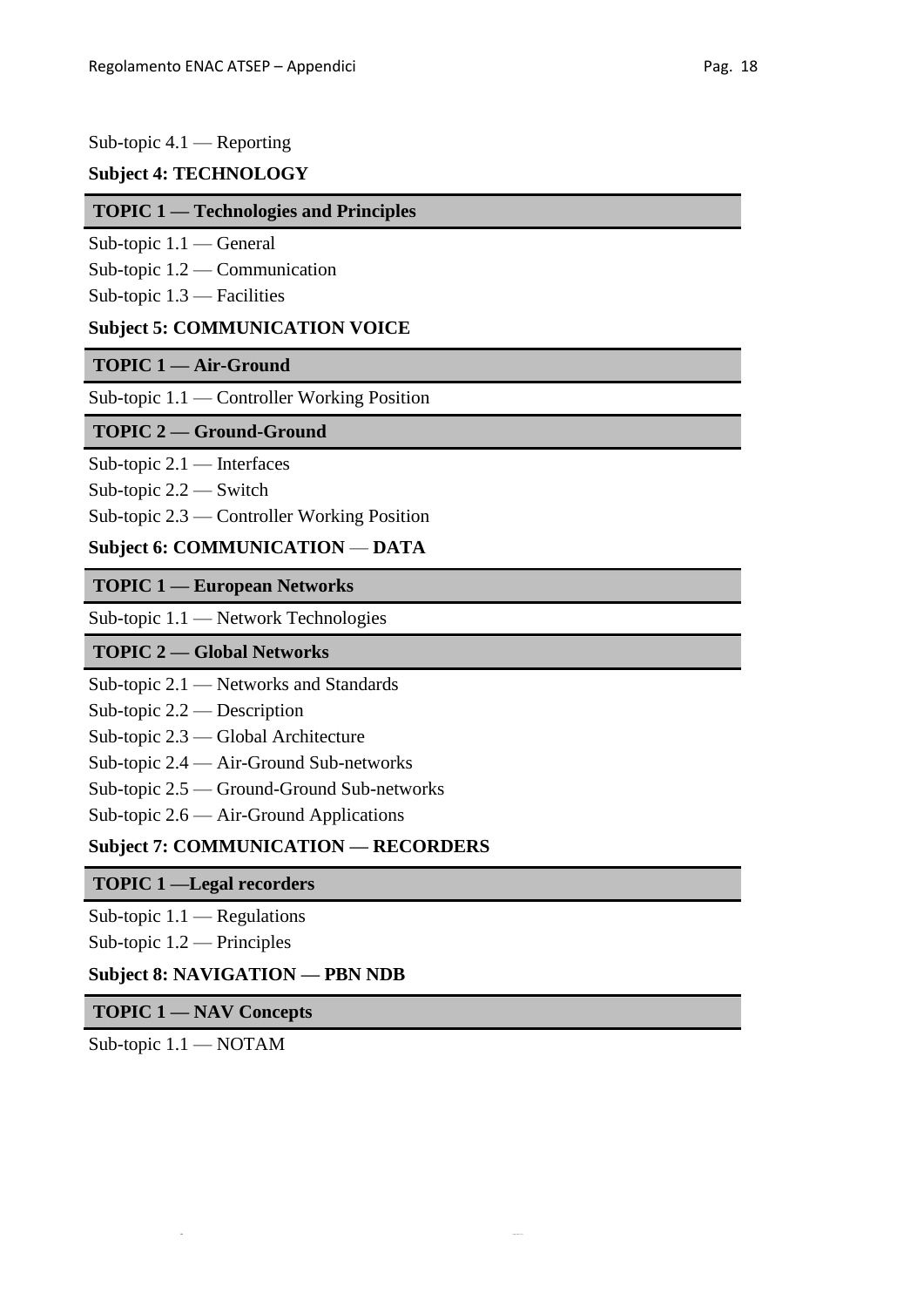## **14. SYSTEM MONITORING AND CONTROL — NAVIGATION**

## **Subject 1: ANS STRUCTURE**

## **TOPIC 1 — ANSP Organisation and Operation**

Sub-topic 1.1 — ANSP Organisation and Operation

## **TOPIC 2 — ANSP Maintenance Program**

Sub-topic 2.1 — Policy

## **TOPIC 3** — **ATM Context**

## Sub-topic 3.1 — ATM Context

## **TOPIC 4 — ANSP Administrative Practices**

Sub-topic 4.1 — Administration

## **Subject 2: ANS SYSTEM/EQUIPMENT**

## **TOPIC 1 — Operational Impacts**

Sub-topic 1.1 — SMCNAV — Degradation or Loss of System/Equipment Services

**TOPIC 2 — User Position Functionality and Operation**

Sub-topic 2.1 — User Working Position

Sub-topic 2.2 — SMC Working Position

## **Subject 3: TOOLS, PROCESSES AND PROCEDURES**

## **TOPIC 1 — SMCNAV — Requirements**

Sub-topic 1.1 — SMS

Sub-topic 1.2 — QMS

Sub-topic 1.3 — SMS application in the working environment

## **TOPIC 2 — Maintenance Agreements with Outside Agencies**

Sub-topic 2.1 — Principles of agreements

## **TOPIC 3 — SMC General Processes**

Sub-topic 3.1 — Roles and responsibilities

## **TOPIC 4 — SMCNAV — Maintenance Management Systems**

Sub-topic 4.1 — Reporting

### **Subject 4: TECHNOLOGY**

## **TOPIC 1 — SMCNAV — Technologies and Principles**

Sub-topic 1.1 — General

Sub-topic 1.2 — Communication

Sub-topic 1.3 — Facilities

### **Subject 5: COMMUNICATION — DATA**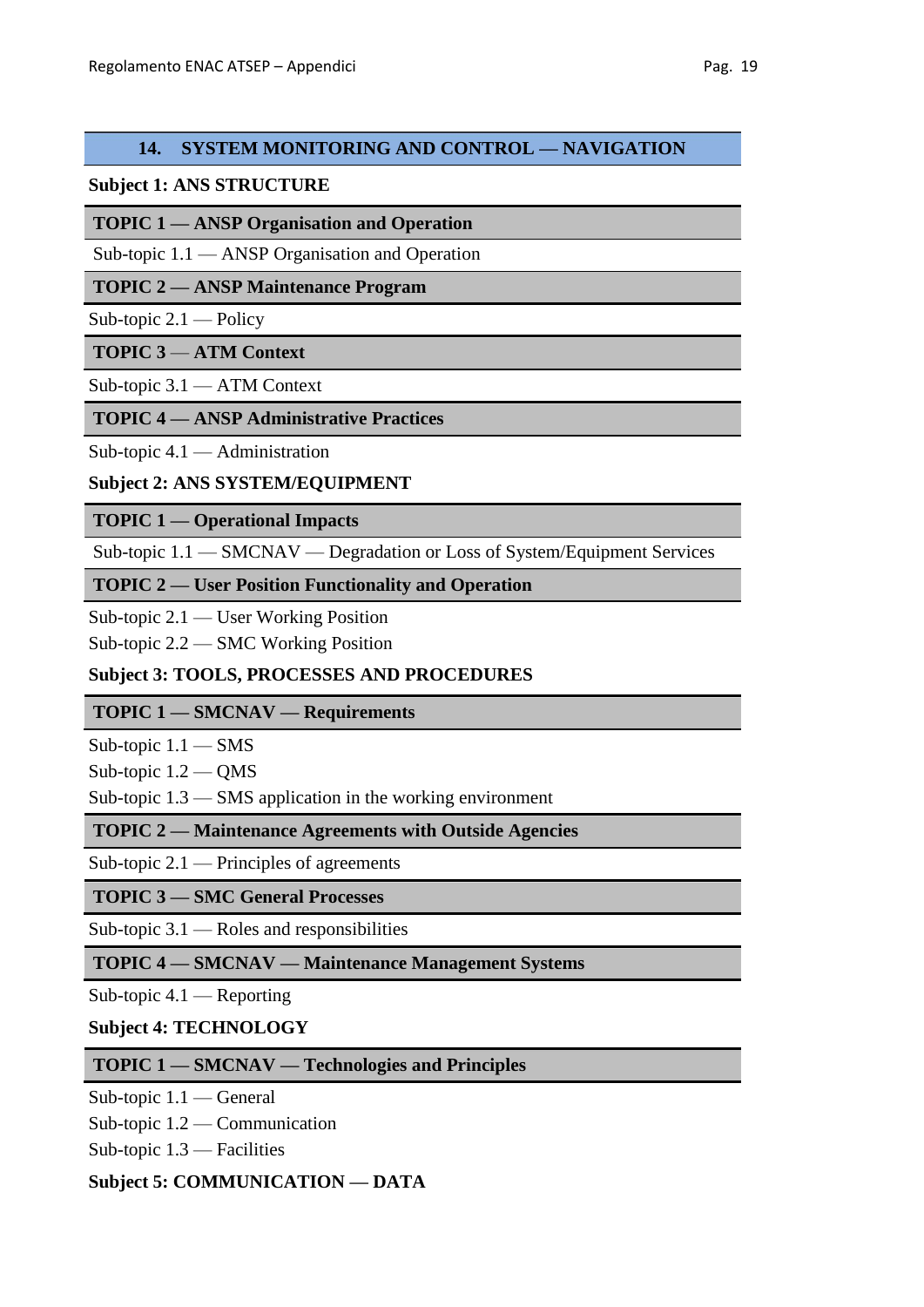### **TOPIC 1 — SMCNAV — European Networks**

Sub-topic 1.1 — Network Technologies

### **TOPIC 2 — Global Networks**

- Sub-topic 2.1 Networks and Standards
- Sub-topic 2.2 Description
- Sub-topic 2.3 Global Architecture
- Sub-topic 2.4 Air-Ground Sub-networks
- Sub-topic 2.5 Ground-Ground Sub-networks
- Sub-topic 2.6 Air-Ground Applications

### **Subject 6: COMMUNICATION — RECORDERS**

### **TOPIC 1 — Legal Recorders**

Sub-topic 1.1 — Regulations

Sub-topic 1.2 — Principles

### **Subject 7: NAVIGATION — PBN NDB**

### **TOPIC 1 — NAV Concepts**

Sub-topic 1.1 — NOTAM

### **Subject 8: NAVIGATION — GROUND-BASED SYSTEMS - NDB**

### **TOPIC 1 — NDB Locator**

Sub-topic 1.1 — Use of the System

## **Subject 9: NAVIGATION — GROUND-BASED SYSTEMS - DFI**

### **TOPIC 1 — SMCNAV — DF**

Sub-topic 1.1 — Use of the System

### **Subject 10: NAVIGATION — GROUND-BASED SYSTEMS - VOR**

## **TOPIC 1 — VOR**

Sub-topic 1.1 — Use of the System

### **Subject 11: NAVIGATION — GROUND-BASED SYSTEMS - DME**

### **TOPIC 1 — DME**

Sub-topic 1.1 — Use of the System

### **Subject 12: NAVIGATION — GROUND-BASED SYSTEMS - ILS**

### **TOPIC 1 — ILS**

Sub-topic 1.1 — Use of the System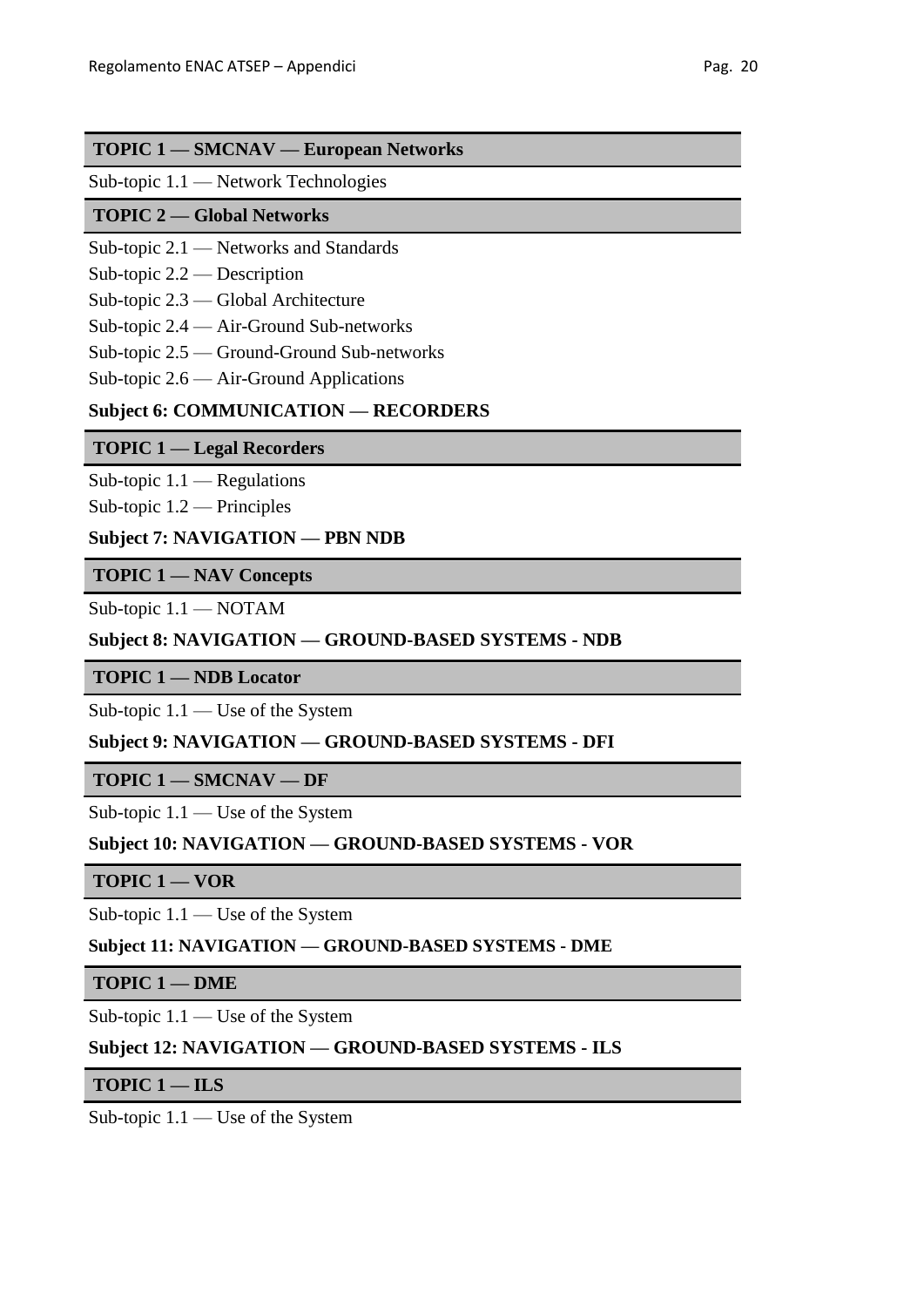### **15. SYSTEM MONITORING AND CONTROL — SURVEILLANCE**

### **Subject 1: ANS STRUCTURE**

### **TOPIC 1 — ANSP Organisation and Operation**

Sub-topic 1.1 — ANSP Organisation and Operation

**TOPIC 2 — ANSP Maintenance Program**

Sub-topic 2.1 — Policy

### **TOPIC 3 — ATM Context**

Sub-topic 3.1 — ATM Context

### **TOPIC 4 — ANSP Administrative Practices**

Sub-topic 4.1 — Administration

## **Subject 2: ANS SYSTEM/EQUIPMENT**

### **TOPIC 1 — Operational Impacts**

Sub-topic 1.1 — SMCSUR — Degradation or Loss of System/Equipment Services

### **TOPIC 2 — User Position Functionality and Operation**

Sub-topic 2.1 — User Working Position

Sub-topic 2.2 — SMC Working Position

## **Subject 3: TOOLS, PROCESSES AND PROCEDURES**

### **TOPIC 1 — Requirements**

Sub-topic 1.1 — SMS

Sub-topic 1.2 — QMS

Sub-topic 1.3 — SMS application in the working environment

### **TOPIC 2 — Maintenance Agreements with Outside Agencies**

**EN** Page 129 of 133

Sub-topic 2.1 — Principles of agreements

### **TOPIC 3 — SMC General Processes**

Sub-topic 3.1 — Roles and responsibilities

### **TOPIC 4 — Maintenance Management Systems**

Sub-topic 4.1 — Reporting

### **Subject 4: TECHNOLOGY**

### **TOPIC 1 — Technologies and Principles**

Sub-topic 1.1 — General

Sub-topic 1.2 — Communication

Sub-topic 1.3 — Facilities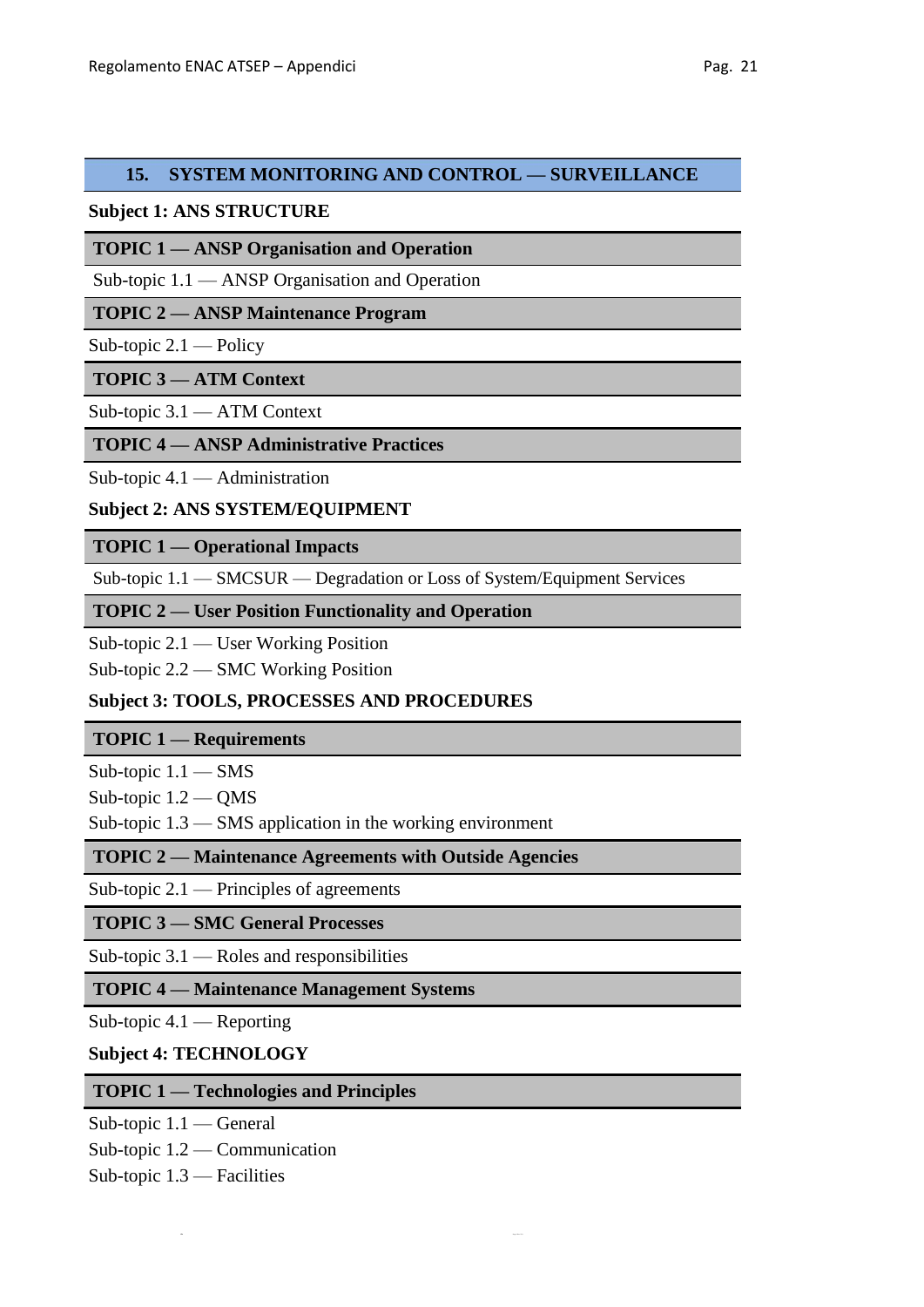## **Subject 5: COMMUNICATION — DATA**

## **TOPIC 1 — European Networks**

Sub-topic 1.1 — Network Technologies

### **TOPIC 2 — Global Networks**

Sub-topic 2.1 — Networks and Standards

Sub-topic 2.2 — Description

Sub-topic 2.3 — Global Architecture Sub-

topic 2.4 — Air-Ground Sub-networks Sub-

topic 2.5 — Ground-Ground sub-networks

Sub-topic 2.6 — Air-Ground Applications

## **Subject 6: COMMUNICATION — RECORDERS**

## **TOPIC 1 — Legal Recorders**

Sub-topic 1.1 — Regulations

Sub-topic 1.2 — Principles

## **Subject 7: NAVIGATION — PBN**

## **TOPIC 1 — NAV Concepts**

Sub-topic 1.1 — NOTAM

## **Subject 8: SURVEILLANCE — PRIMARY**

## **TOPIC 1 — ATC Surveillance**

Sub-topic 1.1 — Use of PSR for Air Traffic Services

## **Subject 9: SURVEILLANCE — SECONDARY**

### **TOPIC 1 — SSR AND MSSR**

Sub-topic 1.1 — Use of SSR for Air Traffic Services

### **TOPIC 2 — Mode S**

Sub-topic 2.1 — Introduction to Mode S

## **TOPIC 3 — Multilateration**

Sub-topic 3.1 — MLAT Principles

## **Subject 10: SURVEILLANCE — HMI**

## **TOPIC 1 — HMI**

Sub-topic 1.1 — ATCO HMI

## **Subject 11: SURVEILLANCE — DATA TRANSMISSION**

## **TOPIC 1 — Surveillance Data Transmission**

Sub-topic 1.1 — Technology and Protocols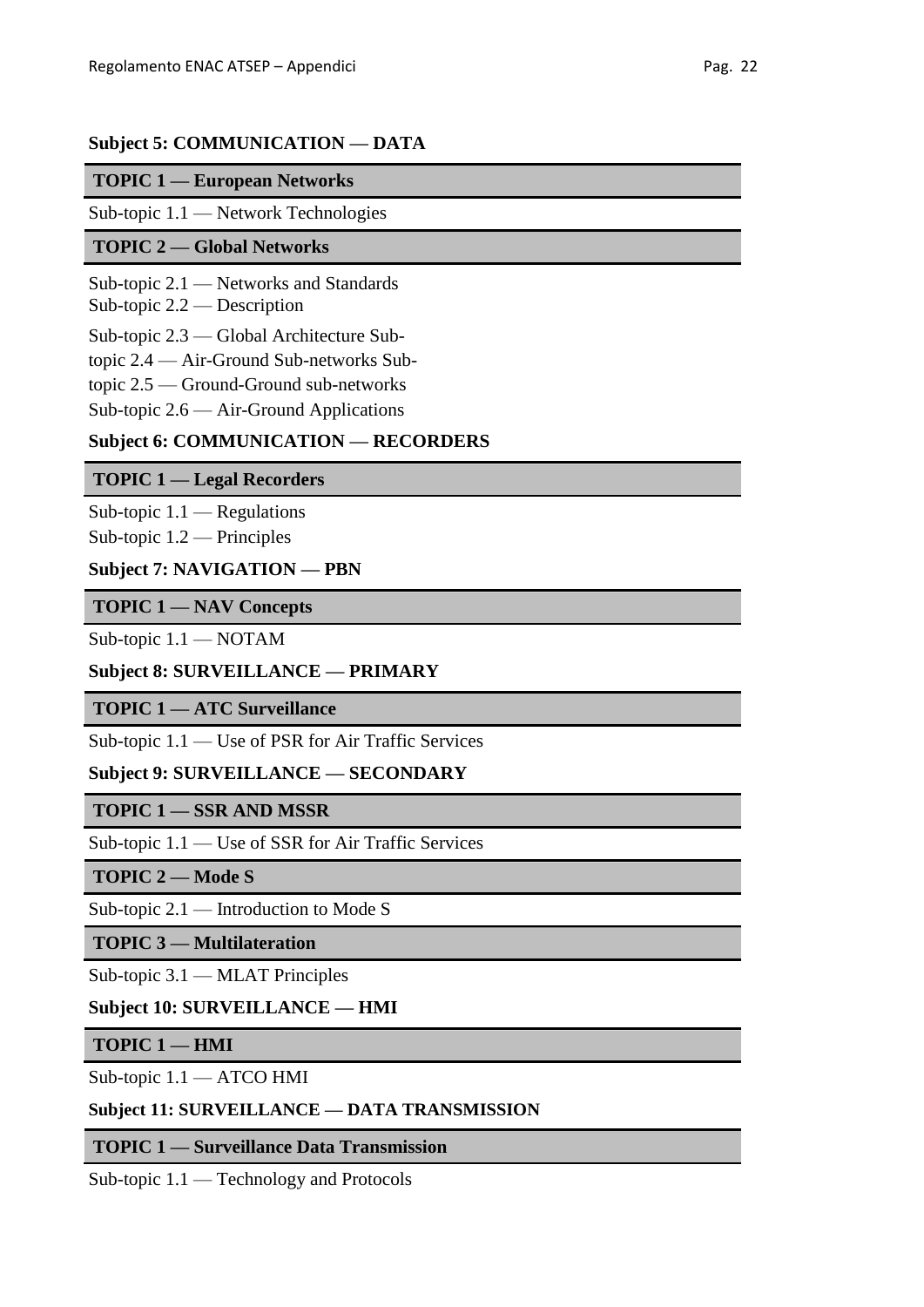## **16. SYSTEM MONITORING AND CONTROL — DATA**

## **Subject 1: ANS STRUCTURE**

## **TOPIC 1 — ANSP Organisation and Operation**

Sub-topic 1.1 — ANSP Organisation and Operation

## **TOPIC 2 — ANSP Maintenance Program**

Sub-topic 2.1 — Policy

## **TOPIC 3 — ATM Context**

## Sub-topic 3.1 — ATM Context

## **TOPIC 4 — ANSP ADMINISTRATIVE PRACTICES**

Sub-topic 4.1 — Administration

## **Subject 2: ANS SYSTEM/EQUIPMENT**

## **TOPIC 1 — Operational Impacts**

Sub-topic 1.1 — Degradation or Loss of System/Equipment Services

**TOPIC 2 — User Position Functionality and Operation**

Sub-topic 2.1 — User Working Position

Sub-topic 2.2 — SMC Working Position

## **Subject 3: TOOLS, PROCESSES AND PROCEDURES**

## **TOPIC 1 — SMCDAT — Requirements**

Sub-topic 1.1 — SMS

Sub-topic 1.2 — QMS

Sub-topic 1.3 — SMS application in the working environment

## **TOPIC 2 — Maintenance Agreements with Outside Agencies**

Sub-topic 2.1 — Principles of agreements

## **TOPIC 3 — SMC General Processes**

Sub-topic 3.1 — Roles and responsibilities

## **TOPIC 4 — Maintenance Management Systems**

Sub-topic 4.1 — Reporting

### **Subject 4: TECHNOLOGY**

## **TOPIC 1 — Technologies and Principles**

Sub-topic 1.1 — General

Sub-topic 1.2 — Communication

Sub-topic 1.3 — Facilities

### **Subject 5: COMMUNICATION — DATA**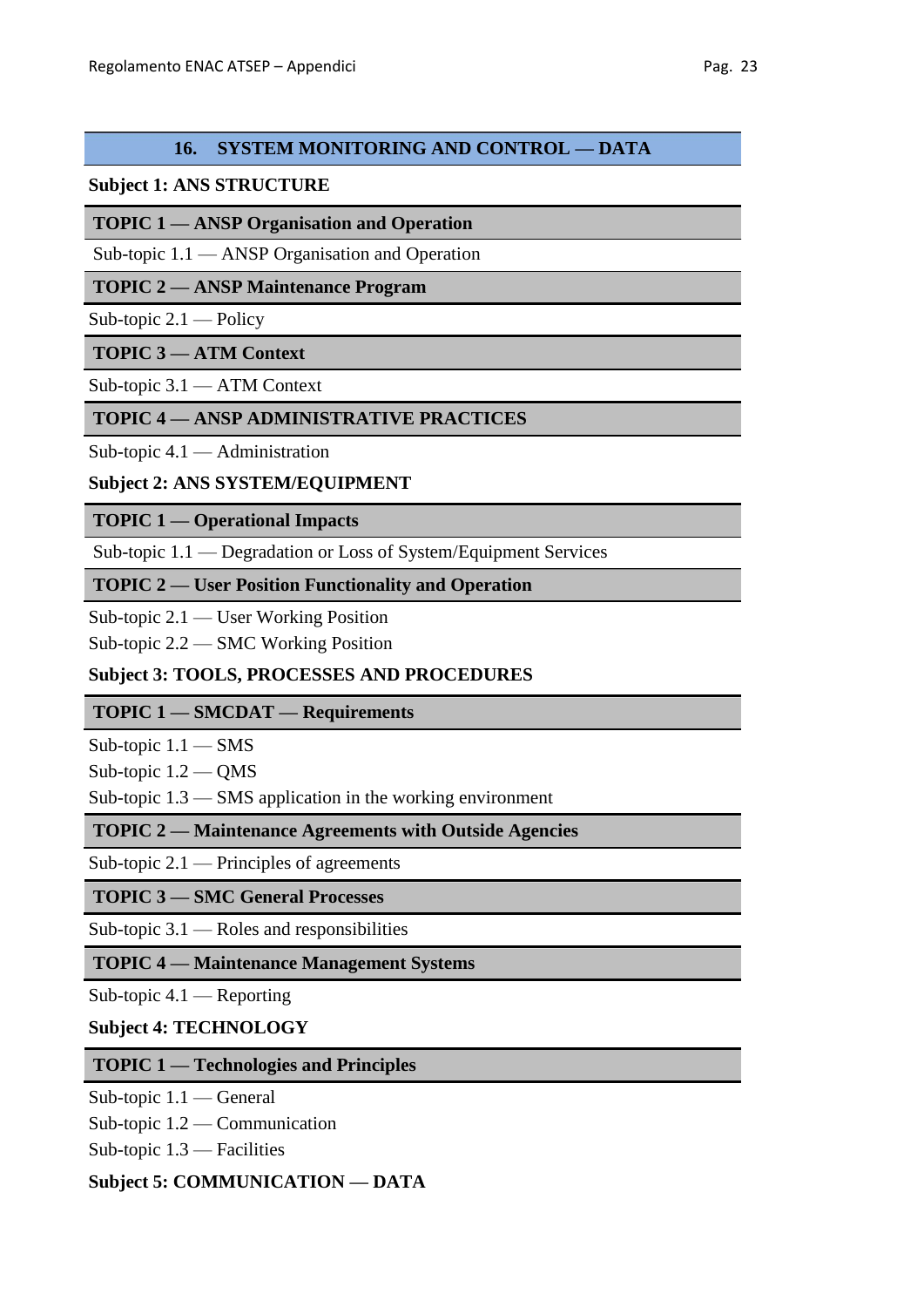## **TOPIC 1 — European Networks**

Sub-topic 1.1 — Network Technologies

## **TOPIC 2 — Global Networks**

- Sub-topic 2.1 Networks and Standards
- Sub-topic 2.2 Description
- Sub-topic 2.3 Global Architecture
- Sub-topic 2.4 Air-Ground Sub-networks
- Sub-topic 2.5 Ground-Ground sub-networks
- Sub-topic 2.6 Air-Ground Applications

## **Subject 6: COMMUNICATION — RECORDERS**

## **TOPIC 1 — Legal Recorders**

Sub-topic 1.1 — Regulations

Sub-topic 1.2 — Principles

## **Subject 7: NAVIGATION — PBN**

**TOPIC 1 — SMCDAT — NAV Concepts**

Sub-topic 1.1 — NOTAM

## **Subject 8: SURVEILLANCE — PRIMARY**

**TOPIC 1 — ATC Surveillance**

Sub-topic 1.1 — Use of PSR for Air Traffic Services

## **Subject 9: SURVEILLANCE — SECONDARY**

## **TOPIC 1 — SSR AND MSSR**

Sub-topic 1.1 — Use of SSR for Air Traffic Services

**TOPIC 2 — Mode S**

Sub-topic 2.1 — Introduction to Mode S

## **TOPIC 3 — Multilateration**

Sub-topic 3.1 — MLAT Principles

## **Subject 10: SURVEILLANCE — HMI**

**TOPIC 1 — HMI**

Sub-topic 1.1 — ATCO HMI

## **Subject 11: SURVEILLANCE — DATA TRANSMISSION**

**TOPIC 1 — Surveillance Data Transmission**

Sub-topic 1.1 — Technology and Protocols

### **Subject 12: SURVEILLANCE — DATA PROCESSING SYSTEMS**